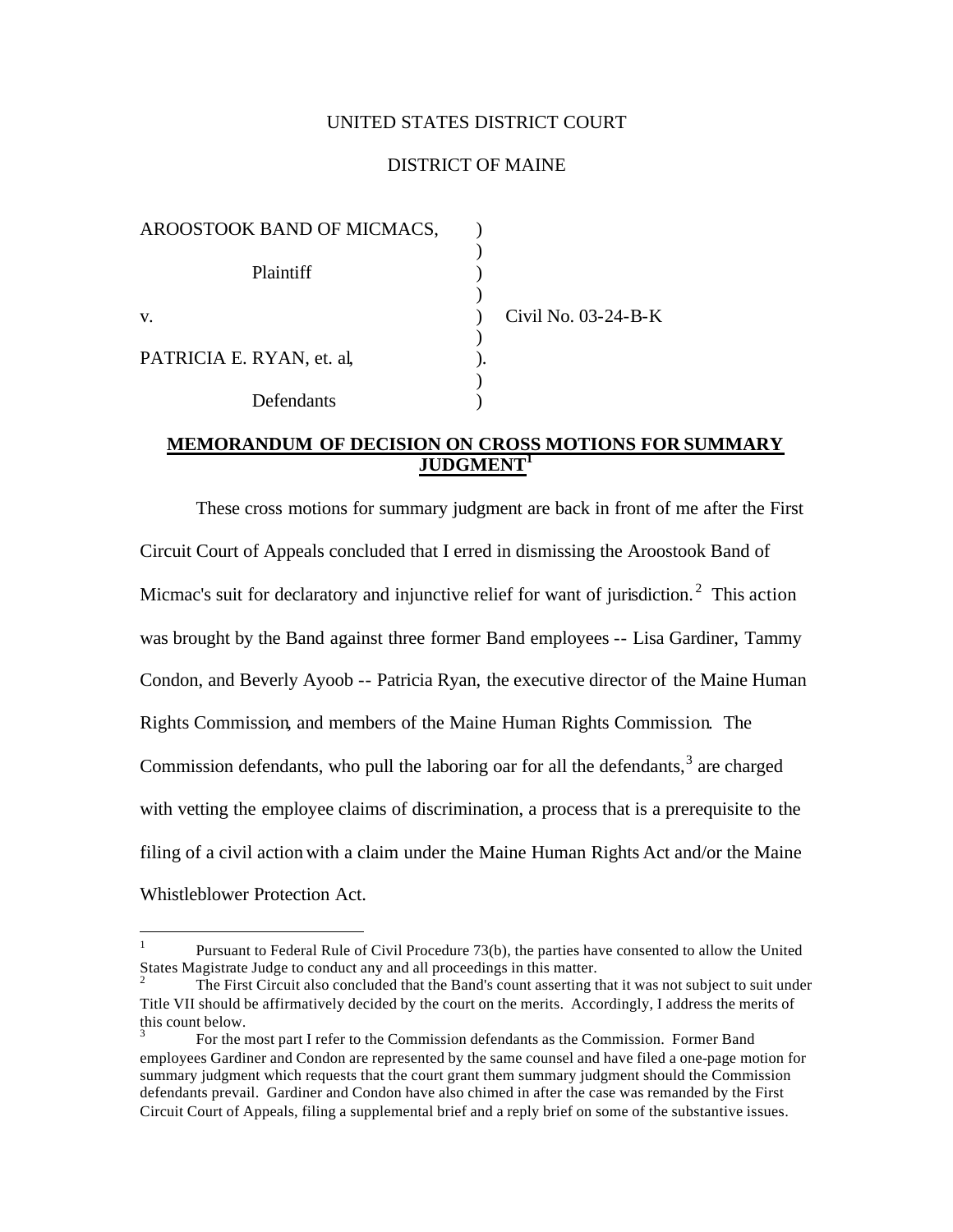There are two pair of federal and state statutory schemes at issue in this dispute: The 1980 federal Maine Indian Claims Settlement Act (MICSA) which ratified the Maine Implementing Act (MIA), state legislation that worked settlements among the Penobscot Nation, the Passamaquoddy Tribe, The Houlton Band of Maliseet Indians, and the State of Maine, and the 1991 federal Aroostook Band of Micmacs Settlement Act (ABMSA) which followed in the wake of the 1989 state Micmac Settlement Act (MMSA).<sup>4</sup>

In these cross motions for summary judgment (Docket Nos. 36, 40  $\&$  41) the parties dispute whether or not the terms of the MMSA, which clearly made the Band subject to state law,  $5$  can be given any effect. As its central thesis the Band asserts that, no matter how the court slices these federal and state legislative enactments, the Band prevails because one rule, stemming from the federal common law of Indian selfgovernment, must apply: State employment laws -- in this case the Maine Human Rights Act (MHRA) and the Maine Whistleblower's Protection Act (MWPA) $<sup>6</sup>$  -- do not apply to</sup> tribal government employment.

### *Discussion*

As noted above, this case has already made one trip to the First Circuit Court of Appeals. See Aroostook Band of Micmacs v. Ryan, 404 F.3d 48 (1st Cir. 2005). That opinion provided a thorough summary of the Band's "particularly complex" relationship with the State, id. at 53. Although the Panel never reached the merits of the Band's five

 $\frac{1}{4}$ The Band uses the acronym "MMA" in referring to this act.

<sup>5</sup> The Band does argue that even if the terms of the MMSA do apply to it, the act gives the state concurrent jurisdiction and that the State's employment discrimination laws should give way to the Band's interest as an employer. The contours of this argument never crystalized.

MWPA claims are made actionable through the MHRA. For simplicities sake I refer at times to these laws as Maine employment discrimination laws.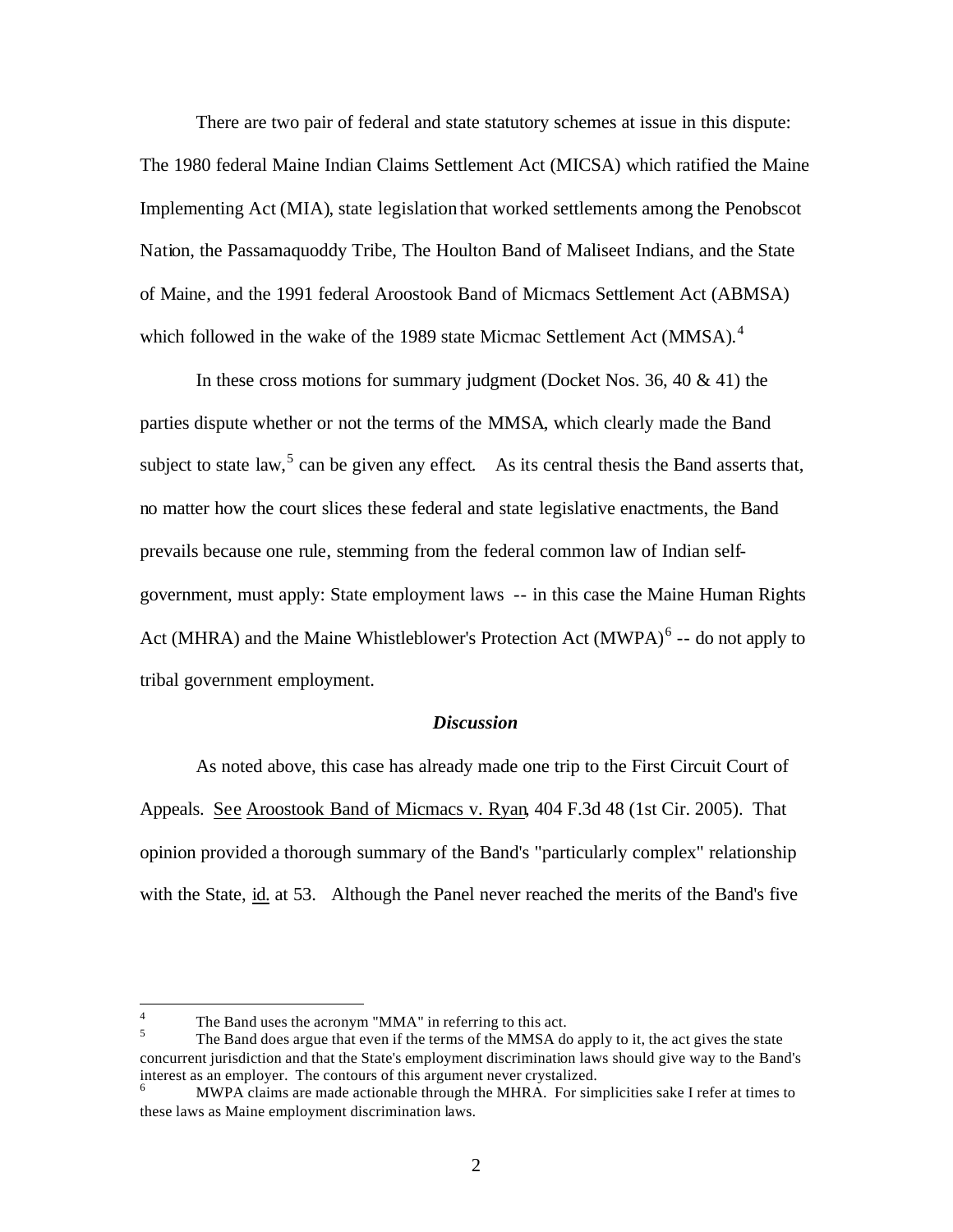count complaint, see id. at 52 n.4, 61 n.19, the Panel's opinion set forth the legislative

history of the two pairs of state/federal legislative enactments:

## **A. The 1980 Legislation**

 $\overline{a}$ 

In the 1970s, two tribes--the Penobscot Nation and the Passamaquoddy Tribe-- filed suit claiming much of Maine as their ancestral homelands. See generally Penobscot Nation v. Fellencer, 164 F.3d 706, 707-08 (1st Cir.1999) (recounting history). Neither tribe was federally recognized at that point. The Aroostook Band of Micmacs was not represented by counsel at the time and was not a party to the litigation. $'$ 

In 1980, with the aid of the United States, the Penobscots and the Passamaquoddy reached a compromise with Maine. A third tribe, the Houlton Band of Maliseet Indians, which had not filed suit but was represented by counsel and had a potential claim, was later included in the compromise. See S.Rep. No. 101-291 (1990). The resulting settlement was embodied in the Maine Implementing Act, Me.Rev.Stat. Ann. tit. 30, §§ 6201-14; see also 25 U.S.C. § 1721(a)(8) ("The State of Maine, with the agreement of the Passamaquoddy Tribe and the Penobscot Nation, has enacted legislation defining the relationship between the Passamaquoddy Tribe, the Penobscot Nation, and their members, and the State of Maine."); Houlton Band of Maliseet Indians v. Me. Human Rights Comm'n*,* 960 F.Supp. 449, 451-52 (D.Me.1997).

Under the Act--which affected "all Indians, Indian nations, and tribes and bands of Indians in the State," Me.Rev.Stat. Ann. tit. 30, § 6204, not just the named tribes--the Penobscots and the Passamaquoddy received somewhat more advantageous terms than the Maliseets. The Penobscots and the Passamaquoddy obtained territory and all the governmental rights and powers of municipalities within Maine. See id. §§ 6205, 6206, 6211. By contrast, the Maliseets received only land held in trust for them by the United States, and no municipal powers. See id. §§ 6205-A, 6206-A. In exchange for what the tribes received, and "partly as a result of the Tribes' disputed status, the State of Maine, as part of the settlement, obtained legal authority over the Tribes exceeding the usual state authority over native American tribes." Penobscot Nation v. Georgia-Pac. Corp., 254 F.3d 317, 320 (1st Cir.2001) ("Penobscot Nation II "), *aff'g* 106 F.Supp.2d 81, 82-83 (D.Me.2000) ("Penobscot Nation I "). Here, too, the tribes did not receive equally favorable treatment. For reasons that will become apparent later, we highlight the special status of the Maliseets. Before the passage of the Maine Implementing Act, neither Maine nor the United States had officially recognized the Maliseets, and Maine was reluctant to accord them special status. Instead, the Act subjected the

<sup>7</sup> Here the Panel dropped the following footnote: "Apparently there was some confusion as to whether the Aroostook Band of Micmacs was distinct from the larger Canadian Band of Micmacs." Id. as 53 n.8 (citing S.Rep. No. 101-291 (1990)).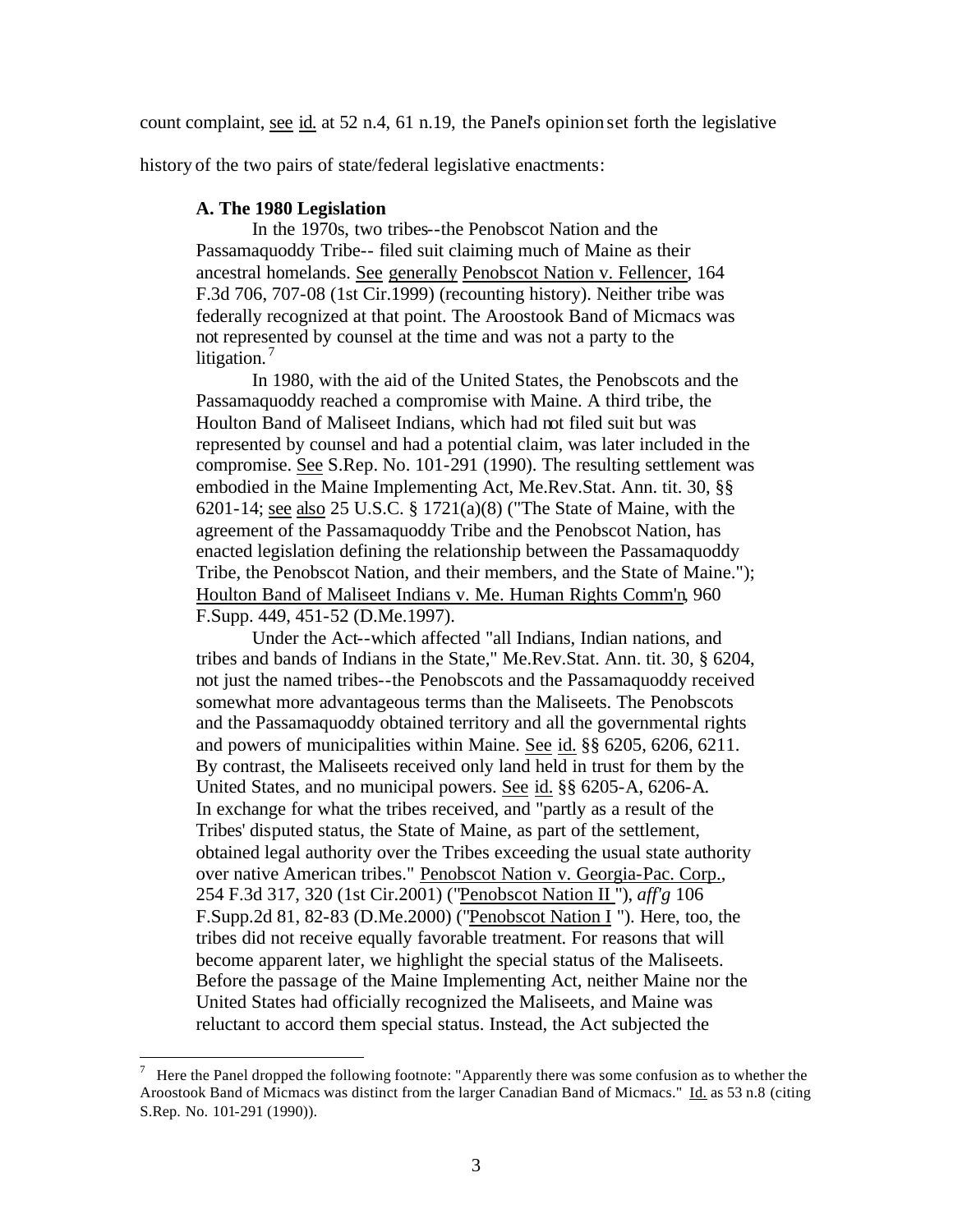Maliseets to Maine law to a greater degree than the Penobscots or the Passamaquoddy. The Maliseets were subject to a default clause applicable to all Indian tribes:

> Except as otherwise provided in this Act, all Indians, Indian nations, and tribes and bands of Indians in the State ... shall be subject to the laws of the State and to the civil and criminal jurisdiction of the courts of the State to the same extent as any other person or lands or other natural resources therein.

Me.Rev.Stat. Ann. tit. 30, § 6204. However, the Penobscots and Passamaquoddy benefit[]ed from an important exception: for those two tribes, "internal tribal matters, including ... tribal organization, [and] tribal government ... shall not be subject to regulation by the State." Id. § 6206(1). By contrast, the Maliseets received no such privilege. Rather, the Act emphasized that "[t]he Houlton Band of Maliseet Indians and its lands will be wholly subject to the laws of the State." Id. § 6202. Congress ratified the settlement through the Maine Indian Claims Settlement Act ("MICSA"), 25 U.S.C. §§ 1721-1735. Among MICSA's purposes were "to ratify the Maine Implementing Act" and "to confirm that all other Indians, Indian nations and tribes and bands of Indians now or hereafter existing or recognized in the State of Maine are and shall be subject to all laws of the State of Maine." Id. §§ 1721(b)(3)-(4). MICSA reiterated the distinction between the Maliseets and the other two tribes as to applicability of Maine law:

Except as provided in [two provisions not relevant here], all Indians, Indian nations, or tribes or bands of Indians in the State of Maine, other than the Passamaquoddy Tribe, the Penobscot Nation, and their members ... shall be subject to the civil and criminal jurisdiction of the State, the laws of the State, and the civil and criminal jurisdiction of the courts of the State, to the same extent as any other person or land therein.

Id.  $§ 1725(a).$ <sup>8</sup>

 $\bf{8}$ <sup>8</sup> Here the Court dropped this footnote: "We have also assumed that MICSA implicitly incorporates into federal law the "internal tribal matters" exception of the Maine Implementing Act as it applies to the Penobscots and the Passamaquoddy." Id. at 54 n. 9(citing Penobscot Nation II*,* 254 F.3d at 320-21). The portion of Penobscot Nation II cited to reads as follows:

Except as otherwise provided in this Act, the Passamaquoddy Tribe and the Penobscot Nation, within their respective Indian territories, shall have, exerc ise and enjoy all the rights, privileges, powers and immunities, ... and shall be subject to all the duties, obligations, liabilities and limitations of a municipality of and subject to the laws of the State, provided, however, that internal tribal matters, including membership in the respective tribe or nation, the right to reside within the respective Indian territories, tribal organization, tribal government, tribal elections and the use or disposition of settlement fund income shall not be subject to regulation by the State. Me. Rev. Stat. Ann. tit. 30 § 6206(1).

In the federal Settlement Act, Congress did not expressly include the provision just quoted; but the Settlement Act did state, as "a purpose" of the statute, Congress' intent "to ratify" the Maine Implementing Act "which defines" the relationship between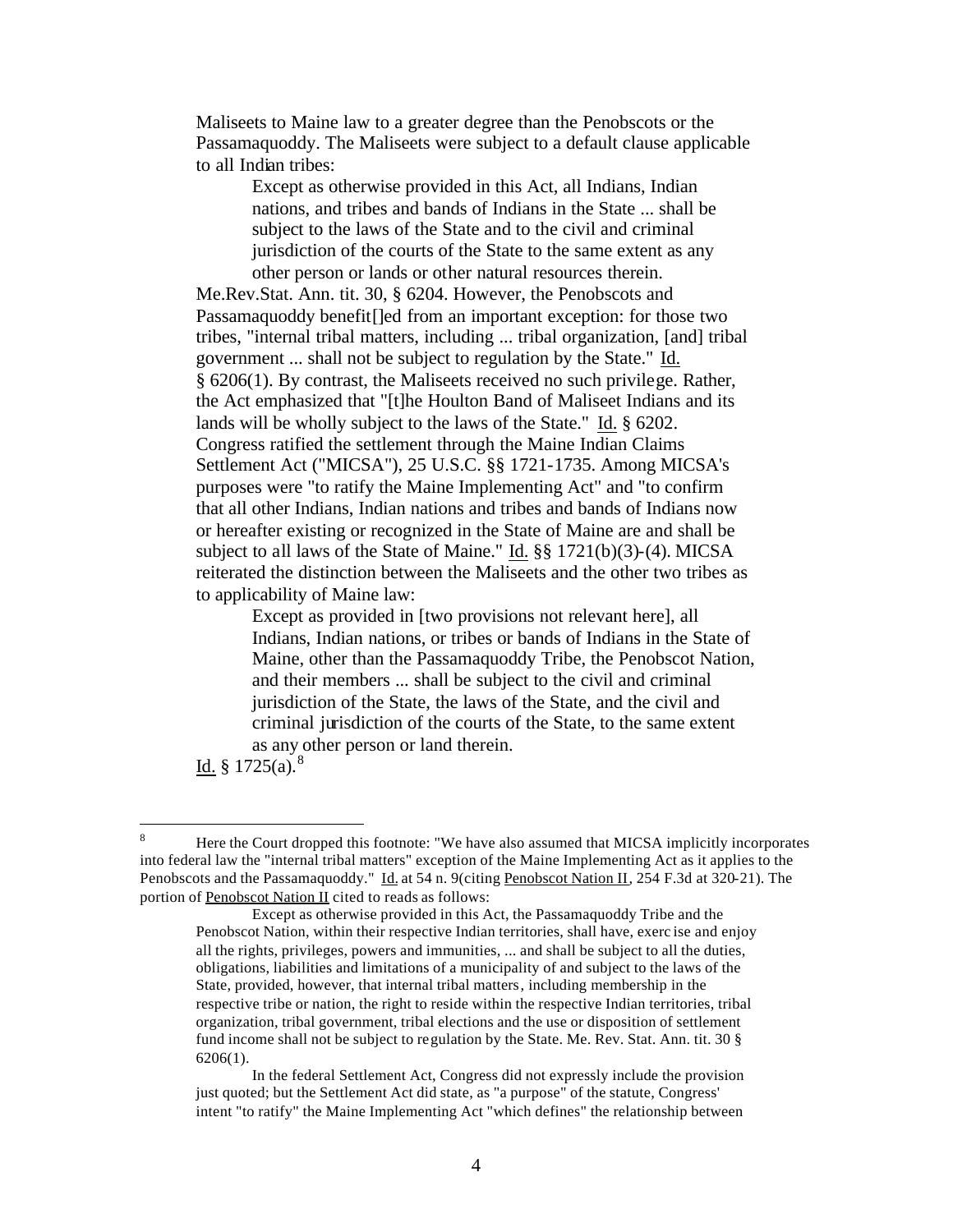#### **B. The Micmac Legislation**

In the years following the passage of MICSA, the Band, through counsel, raised its own claims with the state of Maine. In 1989, Maine and the Band reached a settlement that was memorialized in the Micmac Settlement Act, Me.Rev.Stat. Ann. tit. 30, §§ 7201-7207. The Act generally accorded the Band the same status as the Maliseets, not the greater powers and autonomy enjoyed by the Penobscots and the Passamaquoddy. See id. §§ 7203 (subjecting Band to state laws and court jurisdiction without exception), 7204 (land to be held in trust by United States), 7205 (no municipal powers for Band).

In 1991, at the behest of both Maine and the Band, Congress enacted the Aroostook Band of Micmacs Settlement Act ("Federal Micmac Settlement Act"), Pub.L. No. 102-171, 105 Stat. 1143 (codified at 25 U.S.C. § 1721 note). The Federal Micmac Settlement Act explained that "[t]he Band was not referred to in [MICSA] because historical documentation of the Micmac presence in Maine was not available at that time." Id.  $\S$  2(a)(2), 105 Stat. at 1143. Now that such documentation was available, Congress found that "[t]he Aroostook Band of Micmacs, in both its history and its presence in Maine, is similar to the Houlton Band of Maliseet Indians and would have received similar treatment under [MICSA] if the information available today had been available to Congress and the parties at that time." Id.  $\S 2(a)(4)$ . Consequently, the Federal Micmac Settlement Act aimed to "afford the Aroostook Band of Micmacs the same settlement provided to the Houlton Band of Maliseet Indians for the settlement of that Band's claims, to the extent [the Micmacs] would have benefited from inclusion in [MICSA]." Id. §  $2(a)(5)$ . On this basis, Congress "ratiffied] the [state] Micmac Settlement Act, which defines the relationship between the State of Maine and the Aroostook Band of Micmacs." Id. § 2(b)(4), 105 Stat. at 1144.

Id. at 53-55.

 $\overline{a}$ 

the State of Maine and the Tribes. 25 U.S.C. § 1721(b)(3). This court has assumed, albeit without extensive discussion, that the internal affairs limitation on state authority in the Maine Imple menting Act is also an overriding federal limitation on Maine authority over the Tribes. Akins v. Penobscot Nation, 130 F.3d 482, 485 (1st Cir.1997); see also 25 U.S.C. § 1735. The companies do not dispute that premise in this case.

254 F.3d at 320 -21.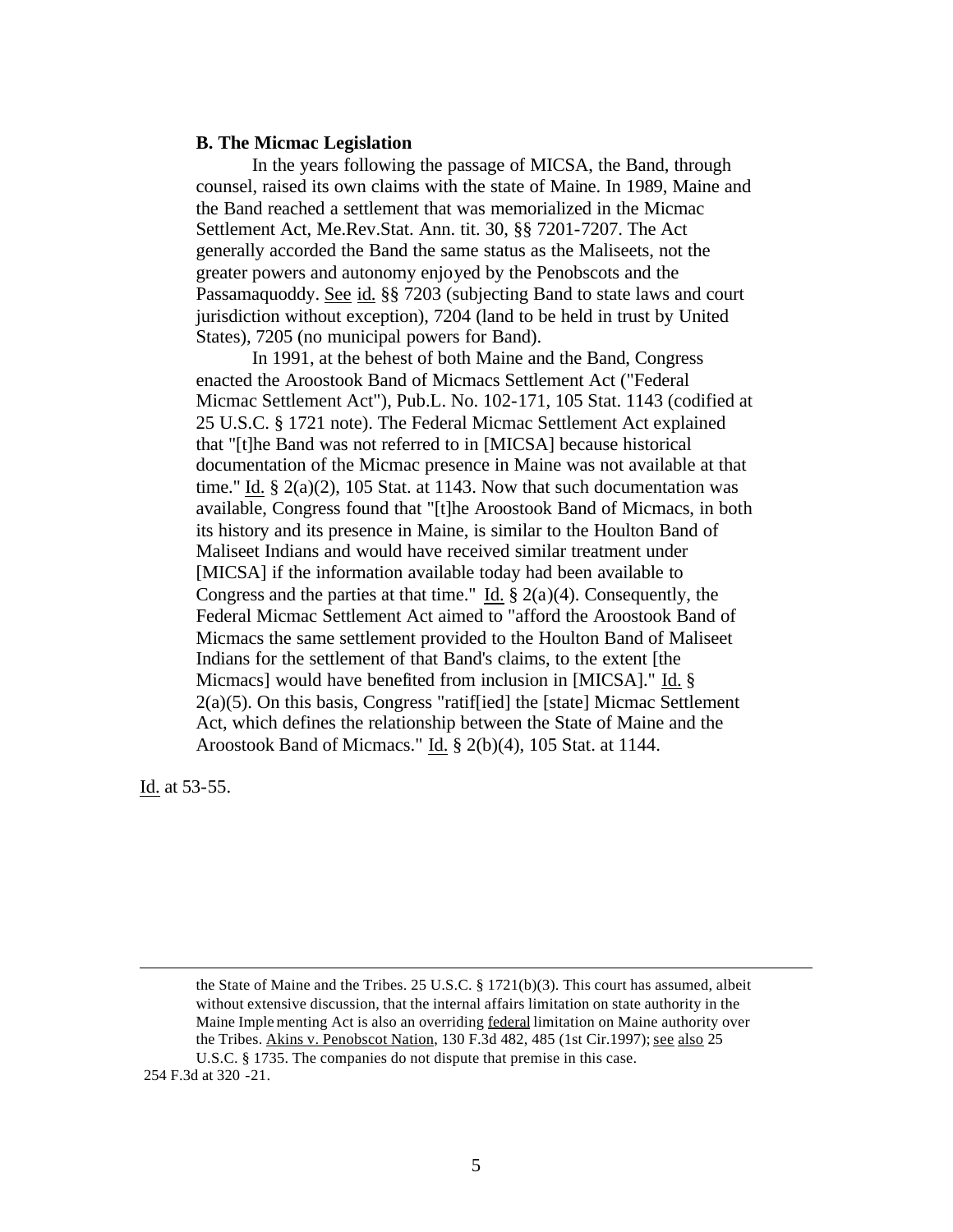## **A. Count One – Application of the Maine Employment Discrimination Laws to the Band**

#### **1. The Status of the Maine Micmac Settlement Act**

The first question that must be answered to resolve these motions is whether or not the MMSA has any operative legal meaning in determining whether or not the Band is subject to the state employment discrimination laws.

The dispute about whether or not the MMSA is an effective law turns on the

certification and non-modification provisions in the MMSA "effective date" provision.

Section 4 of "An Act to Implement the Aroostook Band of Micmacs Settlement Act,"

P.L. 1989, ch. 148, passed at the First Regular Session of the 114th Legislature of the

State of Maine, states:

**Effective date.** This Act shall be effective only if: 1. The United States enacts legislation: A. Ratifying and approving this Act without modification; and B. Providing the consent of the United States for amendments to this Act, with respect to the Aroostook Band of Micmacs, provided that such amendment of this Act is made with the agreement of the Aroostook Band of Micmacs; and 2. Within 60 days of adjournment of the Legislature, the Secretary of State receives written certification by the Council of the Aroostook Band of Micmacs that the band has agreed to this Act, copies of which shall be submitted by the Secretary of State to the Secretary of the Senate and the Clerk of the House of Representatives, provided that in no event shall this Act become effective until 90 days after adjournment of the Legislature.

(Band SMF  $\P$ ] 58, 59; Comm'n Resp. Pl.'s SMF  $\P$  59, 59) (emphasis added).<sup>9</sup>

### *Certification Requirement*

The Band argues that the MMSA is not a valid enactment because the Band never

attempted to comply with the written certification requirement contained in an

<sup>-&</sup>lt;br>9 The MIA did not include this certification requirement in its effectiveness provision. See 30 M.R.S.A. § 6202. It did include the anti-modification requirement. See id.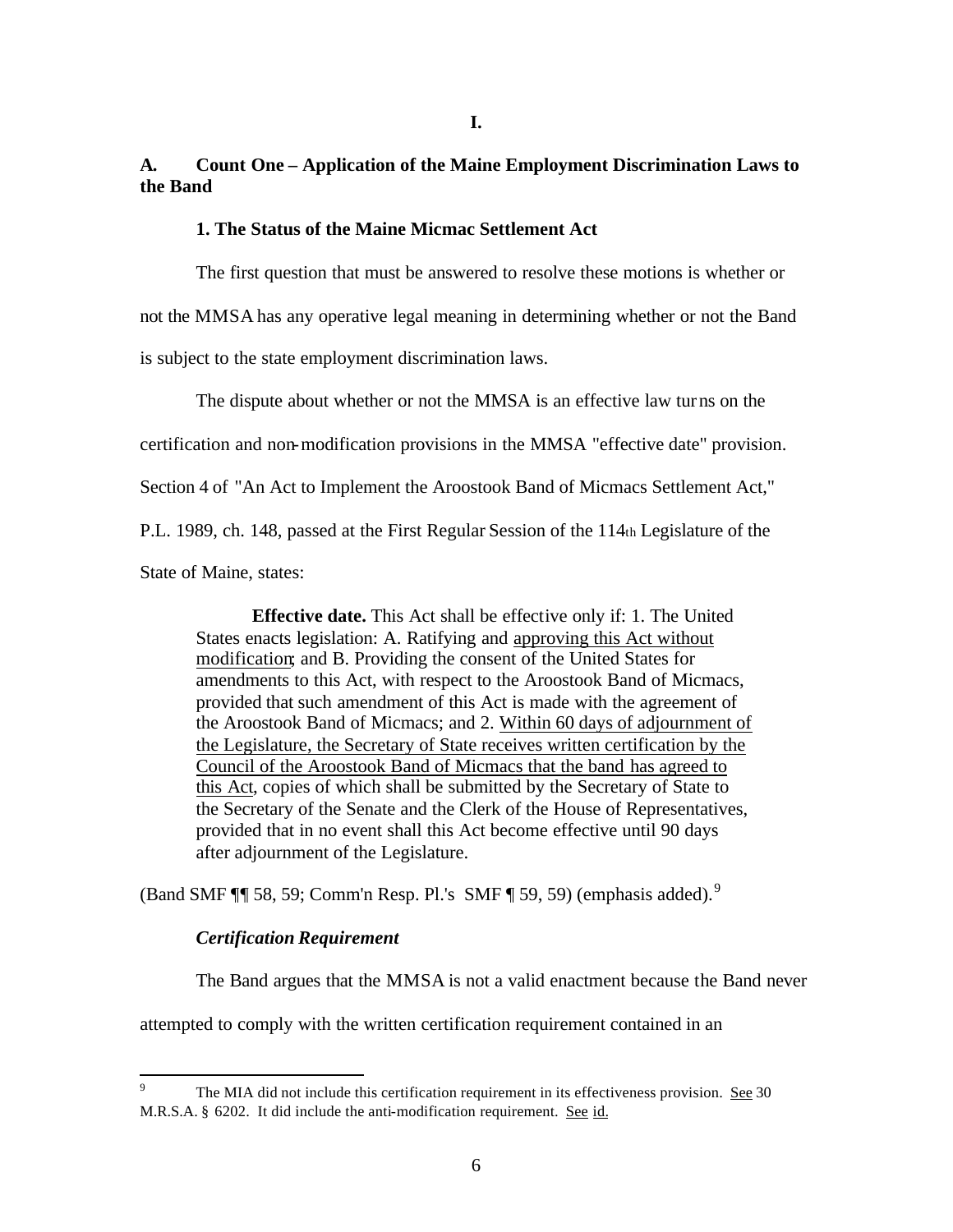amendment to this state settlement act. The First Regular Session of the 114th Legislature of the State of Maine adjourned on July 1, 1989. (Band SMF ¶ 60; Comm'n Resp. Pl.'s SMF ¶ 60.) The Secretary of State did not receive the written certification described in section 4(2) within sixty days of July 1, 1989. (Band SMF  $\P$  61; Comm'n Resp. Pl.'s SMF ¶ 61.) The Secretary of State has never received the written certification. (Band SMF  $\P$  62; Comm'n Resp. Pl.'s SMF  $\P$  62.)<sup>10</sup>

The Commission contends that the only reason that the Band failed to send in the written certification is that the Band was never told about the certification requirement (which was inserted in an amendment) and the Band therefore did not know about the requirement. (Comm'n SMF ¶ 43; Band Dep. at 47-48, 52-53; Heald Dep. at 21-23, 33.) The Band complains that the Commission is mischaracterizing the Band's deposition testimony on this point. (Band Resp. Comm'n SMF ¶ 43.) According to the Band, Mary Philbrook, who was deposed as a representative of the Band, never testified that "the only

 $10<sup>10</sup>$ <sup>10</sup> The Commission adds that on December 6, 2000, the Band's Chief, William Philips, sent a letter to Department of the Interior Solicitor John Leshy and Bureau of Indian Affairs Assistant Secretary Kevin Gover in which Chief Philips stated that the Band refused to certify its agreement with the state Micmac Settlement Act. (Comm'n SAMF ¶ 6 & Ex. C.) On March 29, 2001, Chief Philips sent a memorandum to, among others, Secretary of the Interior Gale Norton and Attorney General John Ashcroft, in which Chief Phillips states: "While the State of Maine, through the [state Micmac Settlement Act], tried to remove our sovereignty and jurisdiction, we did not consent to this legislation and stopped it from taking effect." (Comm'n SAMF ¶ 7 & Ex. D.)In the March 29 memorandum, Chief Philips also states that the Band "declined to agree" to the state Micmac Settlement Act and that "the Tribe did not agree with the [state Micmac Settlement Act] and did not submit a certification to the Secretary of State," and Chief Philips refers to the Band's "refusal to agree" to the state Micmac Settlement Act. (Comm'n SAMF ¶ 8 & Ex. D.) In a February 18, 2002, memorandum, Chief Phillips states that the state Micmac Settlement Act "contained a provision requiring the Band must certify its agreement with the legislation, before the Act could take effect." He then states that the "Band never certified the agreement due to unfavorable terms and the act never took effect." (Comm'n SAMF ¶ 9 & Ex. E.)In August 2000, the Band's counsel, Douglas Luckerman, submitted comments on behalf of the Band and another Indian tribe to the United States Environmental Protection Agency regarding a proposal to authorize the State to issue National Pollution Discharge Elimination System permits. After discussing the state Micmac Settlement Act and the certification requirement, Mr. Luckerman stated that the Band "did not agree with the Micmac Statute and did not submit a written certification to the Secretary of State." (Comm'n SAMF ¶ 10 & Ex. F.)

The Band does not dispute these five factual allegations but states that they are not relevant to whether or not the MMSA took effect and that the reason for the Band's non-certification is not a material fact. (Band Opp'n Comm'n SAMF ¶¶ 610; Philbrook Dep. at 52.)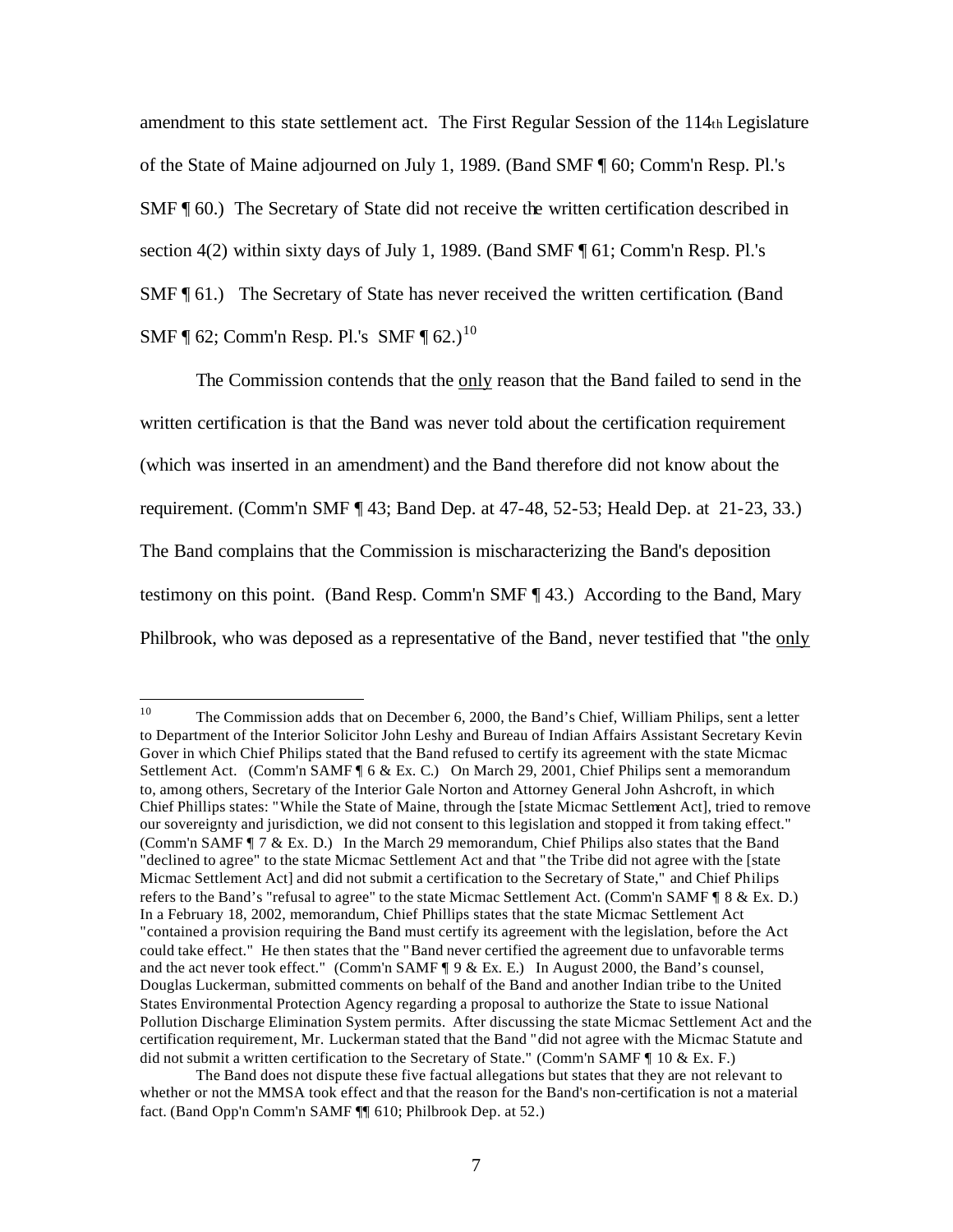reason the Band failed to send in the written certification is that the Band was never told about the certification requirement." Philbrook simply testified that "[w]e didn't know about the certification." (Id.; Band Dep. at 48, 53.) The Band contends that the reason why the Band failed to submit the written certification is not material. (Band Resp. Comm'n SMF ¶ 43; see also supra note 10.)

The parties agree that the Band did not know about the certification requirement until 1997, when an employee of the State of Maine called one of the Band's employees to ask whether the Band had certified the Micmac Settlement Act. (Comm'n SMF ¶ 44; Band Dep. at 42-44; Pl.'s Answer Interrog. 2; Band Resp. Comm'n SMF ¶ 44.) The Band, argues the Commission, does not know of any reason that it would not have sent in the written certification, had it known about the certification requirement. (Comm'n SMF ¶ 48; Band Dep. at 48.) The Band rejoins again that in its view it is immaterial whether or not the Band would have approved the Act. (Band Resp. Comm'n SMF ¶ 48.) It repeats that the Band did not discuss or vote on the certification or approval of L.D. 272 after it was enacted (id.; Band Dep. at 41, 53) and there is no evidence in the record to suggest that the Band would have approved the certification of MMSA especially given the State's sweeping interpretation of its authority over the Band under the act (Band Resp. Comm'n SMF ¶ 48).

The Band cites to a legal opinion provided to the Maine Deputy Secretary of State with respect to a similar certification provision in the 1985 "Act Relating to the Time of Penobscot Nation Trust Land Acquisition." That act required that the Penobscot Nation submit a certification of its agreement within sixty-two days of the adjournment of the legislature and the certification was submitted sixty-two days after the adjournment. The

8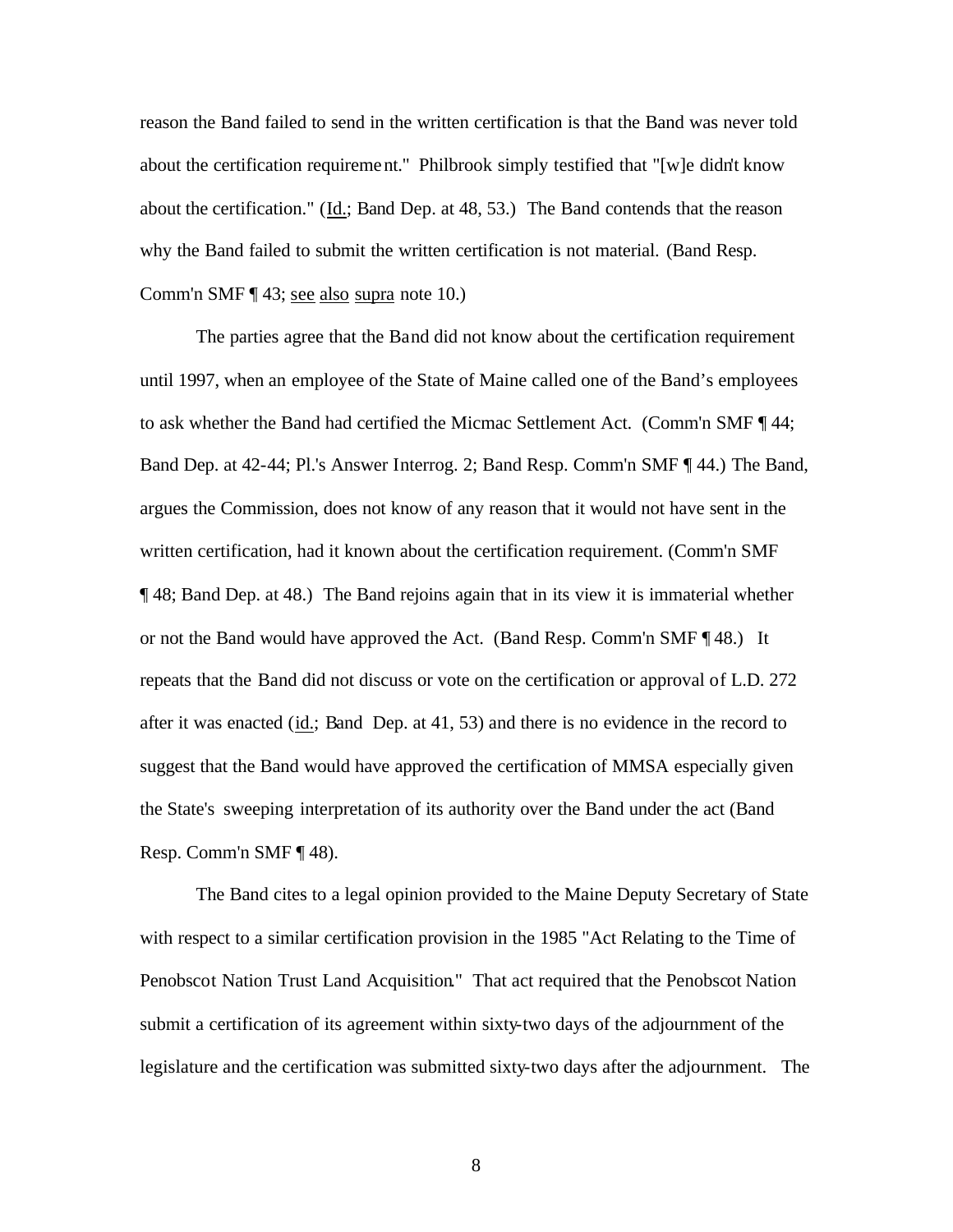Attorney General's opinion was that the legislation was not effective and that the only remedy was a reenactment of the legislation. (Band SMF Ex. H Attach. XI.) In that opinion the Attorney General noted that it was "especially necessary to be strict in interpreting these provisions in that it deals with the question of land acquisition" and that it was important to forestall legal challenges by third parties that could cloud title. (Id.; see also id. Attach XII.)

The authorities I found that are, at least somewhat, analogous to the deficiency in the enactment of MMSA supports the Attorney General's conclusion and the Band's position. These cases view similar consummative prerequisites as key to the legislation's validity. See, e.g., State ex rel. Ashcroft v. Blunt, 696 S.W.2d 329, 331 (Mo. 1985) (en banc) ("The bill passed by the houses never reached the governor. It was inadvertently modified in route. ... This Court has no authority to speculate whether the governor would have signed the bill which passed the houses."); State ex rel. Osborn v. City of McAllen, 91 S.W.2d 688,690 (Tex.Comm'n App.1936) ("The authorities are in unison that where charters and statutes require it, submission to and approval by the mayor of ordinances or resolutions or certain classes thereof, after they have been passed by the council, are indispensable to their validity, except under circumstances specifically enumerated in the charters or statutes, such as failure of the mayor to act within a designated time after submission for approval or after passage over his veto."). The certification by the governing body of the Band is not a mere ministerial act. So, while the defendants assert that there was an implied certification because the Band assumed for years that the MMSA was effective, I could not find authority that swayed me that a court could in this

9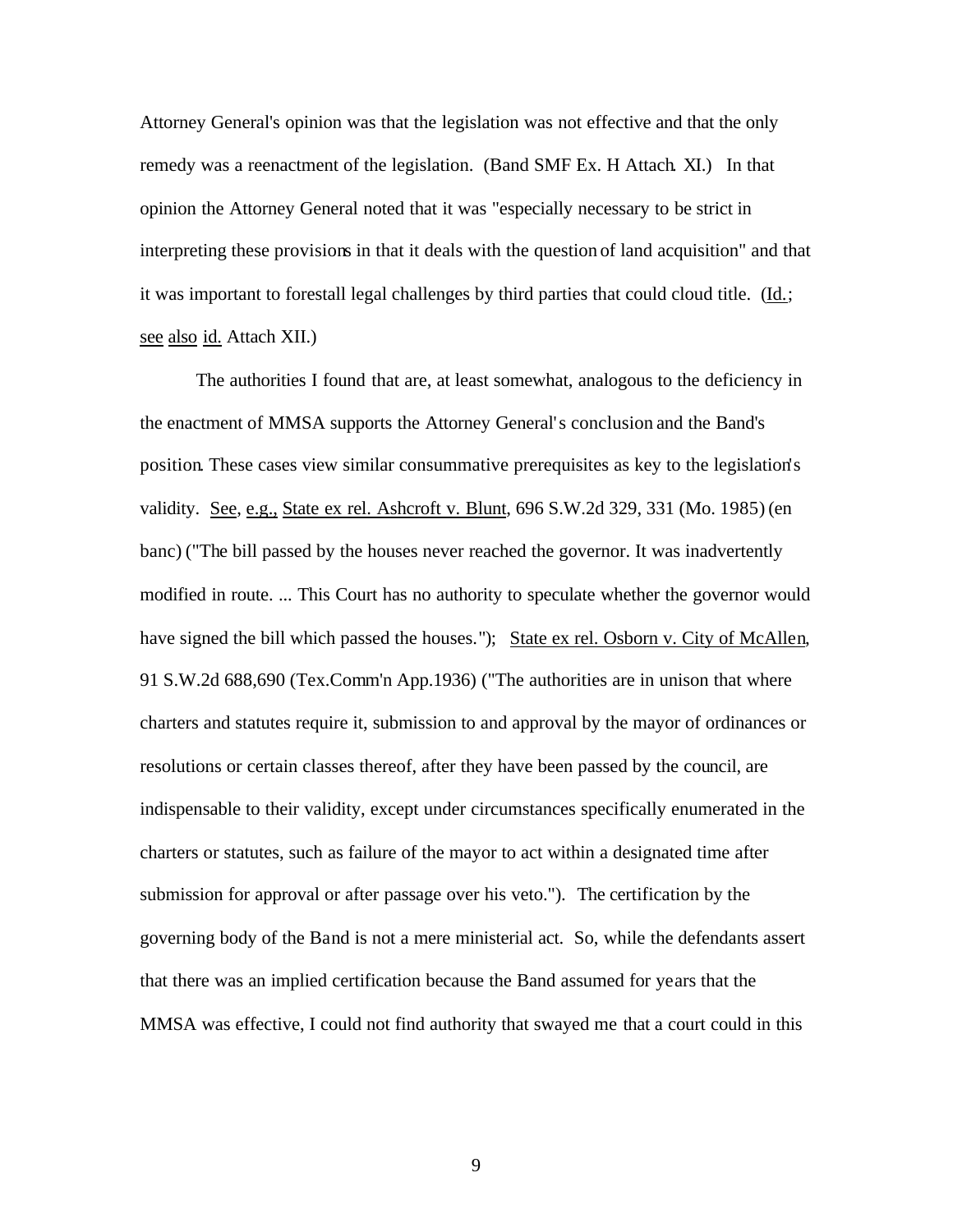way finesse what is clearly the absence of a state legislative imposed precondition to the statute's valid enactment.

 And, in a connected vein, I do not view this certification shortfall as akin to cases dealing with long relied-upon, although invalid zoning ordinances which raise concerns about waiver, estoppel, or laches. See Town of Florence v. Sea Lands, Ltd., 759 So.2d 1221, 1228 -29 (Miss. 2000); Edel v. Filer Twp., 211 N.W.2d 547, 549-50 (Mich. App. 1973); Walker v. City of Biloxi, 92 So.2d 227, 229 (Miss. 1957); City of Creston v. Center Milk Products Co., 51 N.W.2d 463, 465 (Iowa 1952). The defendants do not mount a well-supported case for estoppel, beyond general discontent with the notion that the Band -- having agreed to the terms of the MMSA and thinking that the MMSA had indeed taken effect -- can now press this argument that it did not.<sup>11</sup>

#### *Non-modification Requirement*

MMSA's effectiveness provision also required that the United States enact legislation ratifying and approving the state act "without modification." The Band argues that there were at least three modifications of the state legislation worked by ABMSA. It cites to § 5(c)(1) pertaining to land and natural resource condemnation and alienation, § 4(c) pertaining to taxation, and § 5(c) pertaining to the acquisition of land by the Band.<sup>12</sup> My conclusion vis-à-vis the Band's failure to certify makes it unnecessary to explore this more nuanced concern regarding the effectiveness provision.

 $11$ <sup>11</sup> In terms of any unjust enrichment argument the settlement actually lifted a burden from the Maine taxpayers.

<sup>12</sup> As discussed below, the Band believes the most glaring "conflict" between the acts (as opposed to modification) is that between § 7205 of the MMSA and § 7(a) of ABMSA. Section 7205 of the MMSA provides: "The Aroostook Band of Micmacs shall not exercise nor enjoy the powers, privileges and immunities of a municipality nor exercise civil or criminal jurisdiction within their lands prior to the enactment of additional legislation specifically authorizing the exercise of those governmental powers." 30 M.R.S.A. § 7205 (emphasis added). Section 7(A) of ABMSA, on the other hand, provides as relevant: "The Band may organize for its common welfare and adopt an appropriate instrument in writing to govern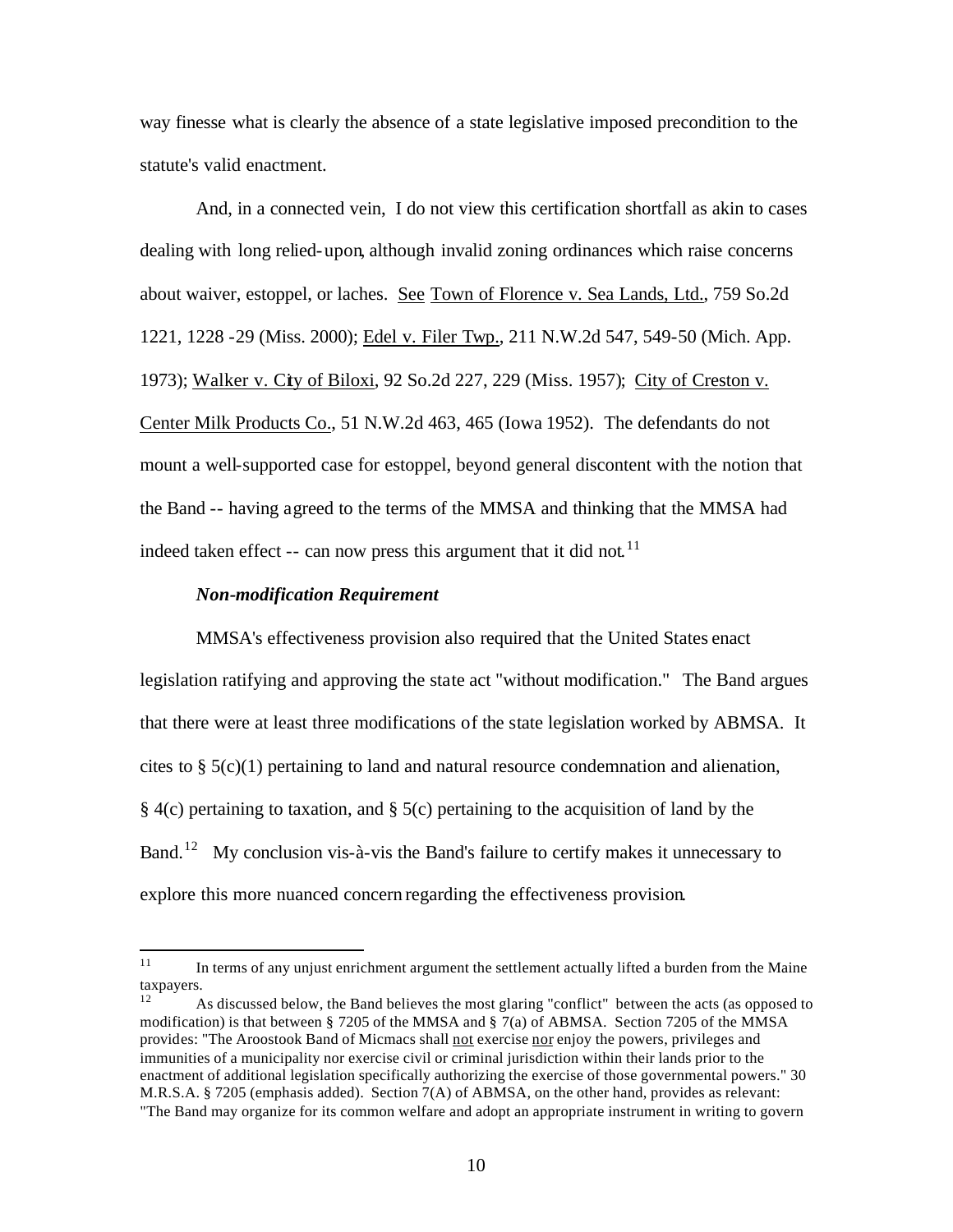#### *Congressional Ratification/Incorporation*

With respect to both of these challenges to the effectiveness of L.D. 272/MMSA the Commission and defendants Gardiner and Condon argue that Congress ratified the state act by enacting ABMSA. The Band concedes that it was Congress's intended purpose to ratify MMSA as set forth in ABMSA § 2(b)(4), and that, even in the absence of a substantive provision providing that the federal statute is ratifying the state act, this section and the legislative history might support a conclusion that there was an implied ratification. However, the Band maintains, the United States Congress simply cannot make effective a state law that is ineffective because of a failure to comply with a effectiveness provision of that state law that the state legislature enacted. I agree that Congress could not cure the defects in the MMSA effectiveness provision by enacting ABMSA, thereby making MMSA an effective state law.

A similar issue was addressed in Kickapoo Tribe of Indians v. Babbitt, a case involving a compact between the Governor of Kansas and the Kickapoo Tribe to allow gaming. The Secretary of the Interior ratified the compact but the District Court observed, "The fact that the compact is deemed approved, however, does not mean that the compact necessarily is binding and operational. Rather, as defendants next argue, even if the compact is deemed approved, it nonetheless may be void if the Governor's inability to bind the State of Kansas renders the compact invalid." 827 F.Supp. 37, 44 (D.D.C. 1993) rev'd on other grounds 43 F.3d 1491. The Court concluded that the compact was not binding, even though it is deemed approved by operation of statute. Id.

 $\overline{a}$ 

the affairs of the Band when acting in its governmental capacity. Such instrument and any amendments thereto must be consistent with the terms of this Act." 25 U.S.C. § 1721 note sec. 7(a). The Band describes this ABMSA provision as conferring the right to self-government without qualification. It would be possible to construe this "conflict" as a "modification," but I do not so construe it for purposes of this decision.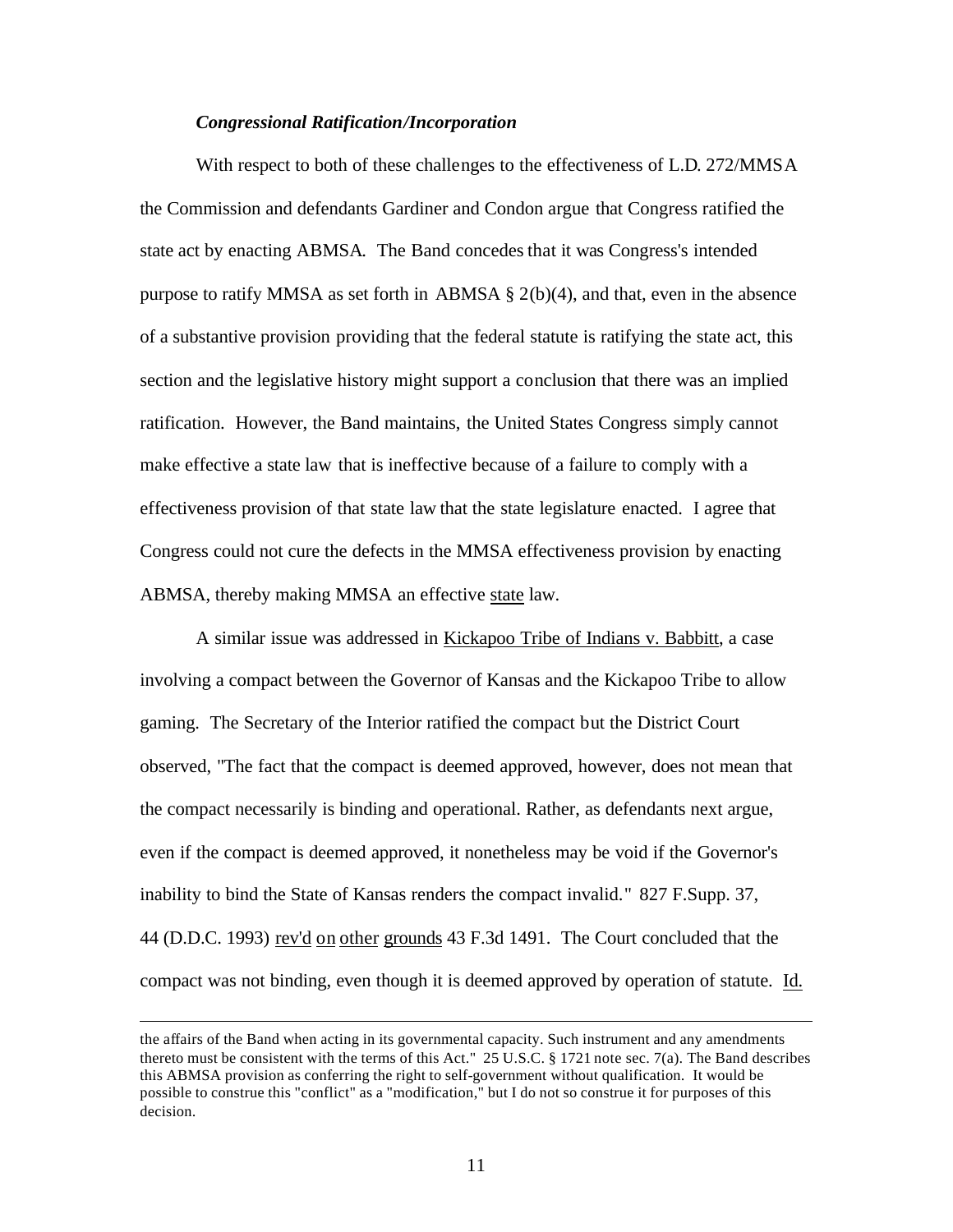at 46. The Tenth Circuit followed this reasoning in Pueblo of Santa Ana v. Kelly, 104 F.3d 1546, 1054-55 (10th Cir. 1997). It also rejected the Tribe's assertion "that the Governor's act of signing the compacts without authority was merely a voidable act, which the Secretary of the Interior in essence 'cured' by approving the compacts." Of relevance to this dispute, Pueblo of Santa Ana refused to follow cases that "involve[d] an unauthorized act which was subsequently ratified or approved by the body with clear authority to ratify or approve the action" because "[t]hey do not support the argument that a federal official can ratify or authorize an unauthorized state actor's conduct." Id. at 1557. See also Narragansett Indian Tribe of Rhode Island v. Rhode Island, Civ. A. Nos. 94-0618-T, 94-0619-T and 95-0034-T, 1996 WL 97856, 2 (D.R.I. Feb. 13, 1996) ("For present purposes, the only thing that need be said is that the "1994 compact" is void in the same sense that any document executed without proper authority is void; namely, it has no legal effect."). $^{13}$ 

There is no doubt that Congress did (and still does) have the power to enact federal legislation which, despite the lack of an effective state law, included the terms of that legislation in the federal act making those terms federal law. And on this score, the Band points out that Congress knew how to incorporate the provisions of a state settlement act into the federal legislation as it did so in MICSA. The Band notes that MICSA  $\S$  1725(b)(1) provides:

The Passamaquoddy Tribe, the Penobscot Nation, and their members, and the land and natural resources owned by, or held in trust for the benefit of the tribe, nation, or their members, shall be subject to the

<sup>13</sup> <sup>13</sup> In their supplemental brief defendants Gardiner and Condon argue Congress has the power to cure defects in agreements when it ratifies agreements. (Gardiner & Condon Suppl. Brief at 3-5.) However, what these defendants overlook is that Congress, although it has the power to "ratify" the MMSA by incorporating its terms into ABMSA, it did not do so at the time of ABMSA's enactment and it has not done so in the fourteen years since.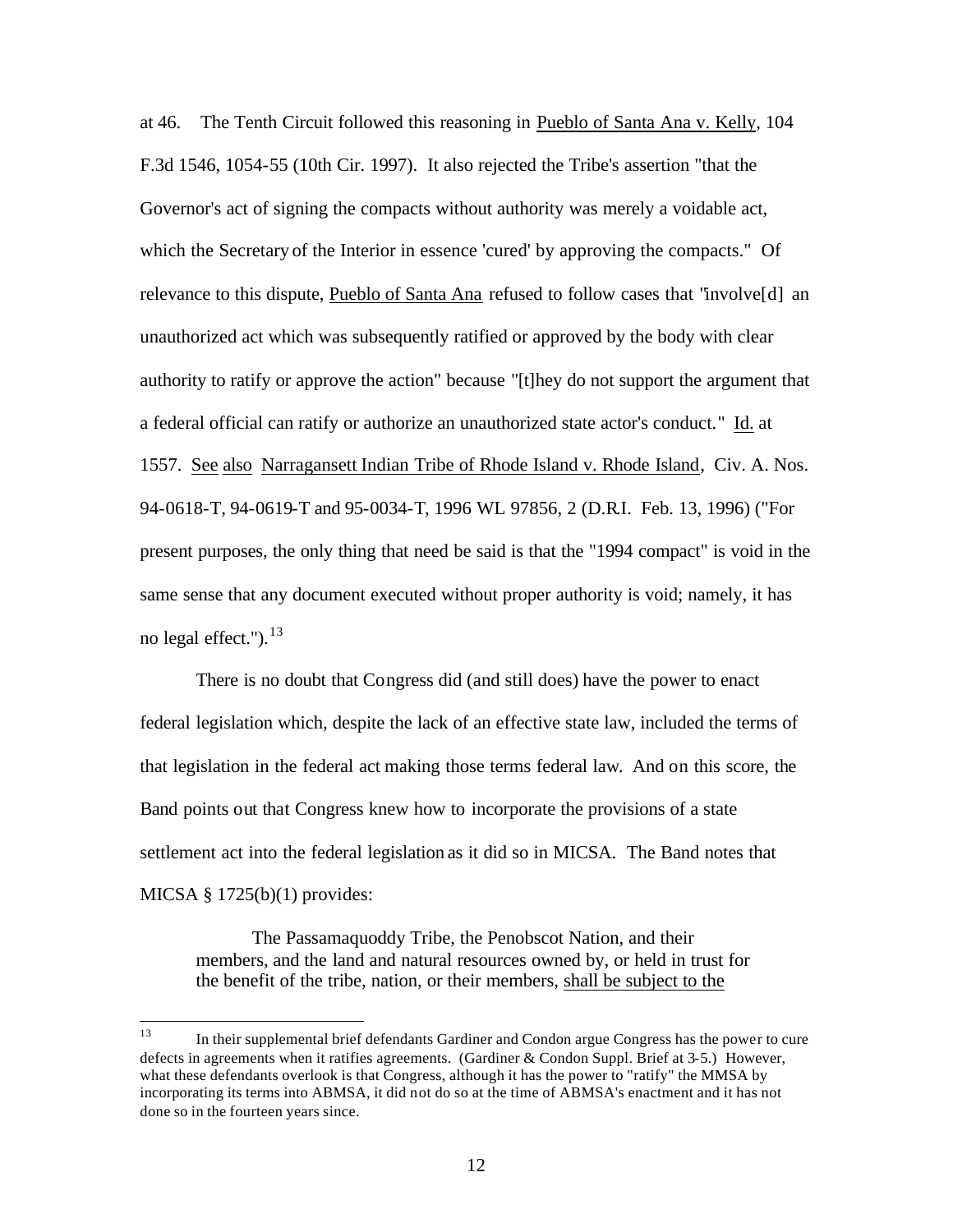jurisdiction of the State of Maine to the extent and in the manner provided in the Maine Implementing Act and that Act is hereby approved, ratified, and confirmed.

25 U.S.C. § 1725(b)(1) (emphasis added); MICSA § 1725(d)(1) provides:

The Passamaquoddy Tribe, the Penobscot Nation, and the Houlton Band of Maliseet Indians, and all members thereof, and all other Indians, Indian nations, or tribes or bands of Indians in the State of Maine may sue and be sued in the courts of the State of Maine and the United States to the same extent as any other entity or person residing in the State of Maine may sue and be sued in those courts; and section 1362 of Title 28 shall be applicable to civil actions brought by the Passamaquoddy Tribe, the Penobscot Nation, and the Houlton Band of Maliseet Indians: *Provided, however*, That the Passamaquoddy Tribe, the Penobscot Nation, and their officers and employees shall be immune from suit to the extent provided in the Maine Implementing Act.

25 U.S.C. § 1725(d)(1)(underscored emphasis added); and MICSA § 1725(f) provides:

The Passamaquoddy Tribe and the Penobscot Nation are hereby authorized to exercise jurisdiction, separate and distinct from the civil and criminal jurisdiction of the State of Maine, to the extent authorized by the Maine Implementing Act, and any subsequent amendments thereto.

25 U.S.C. § 1725(f). ABMSA, in contrast, nowhere incorporates the terms of the MMSA

into ABMSA. See supra note 8.

Thus, despite the fact that Congress indicated that one of the purposes of ABMSA

was to "ratify the Micmac Settlement Act, which defines the relationship between the

State of Maine and the Aroostook Band of Micmacs," 25 U.S.C. § 1721 note § 2(b)(4), I

conclude that ABMSA failed to make the terms of the MMSA which defined the

relationship between the Band and the State of Maine federal law.<sup>14</sup>

 $14<sup>°</sup>$ The process for deciding these motions for summary judgment has been not unlike solving a complex mind teasing puzzle with respect to which there is more than one way to put the pieces together. Given the high stakes for the Band and the State, I am sure that the question of whether each step in the course I chose is correct will be put to the test.

One of the other ways of solving this puzzle turns on whether or not the fact that Congress indicated in §  $2(b)(4)$  that one of the four purposes of ABMSA was to ratify the MMSA which defines the relationship between the State and the Band creates a severability issue. ABMSA's findings and policy section also contains indications of this intent in sections  $2(a)(4),(5)$ . As the First Circuit noted, while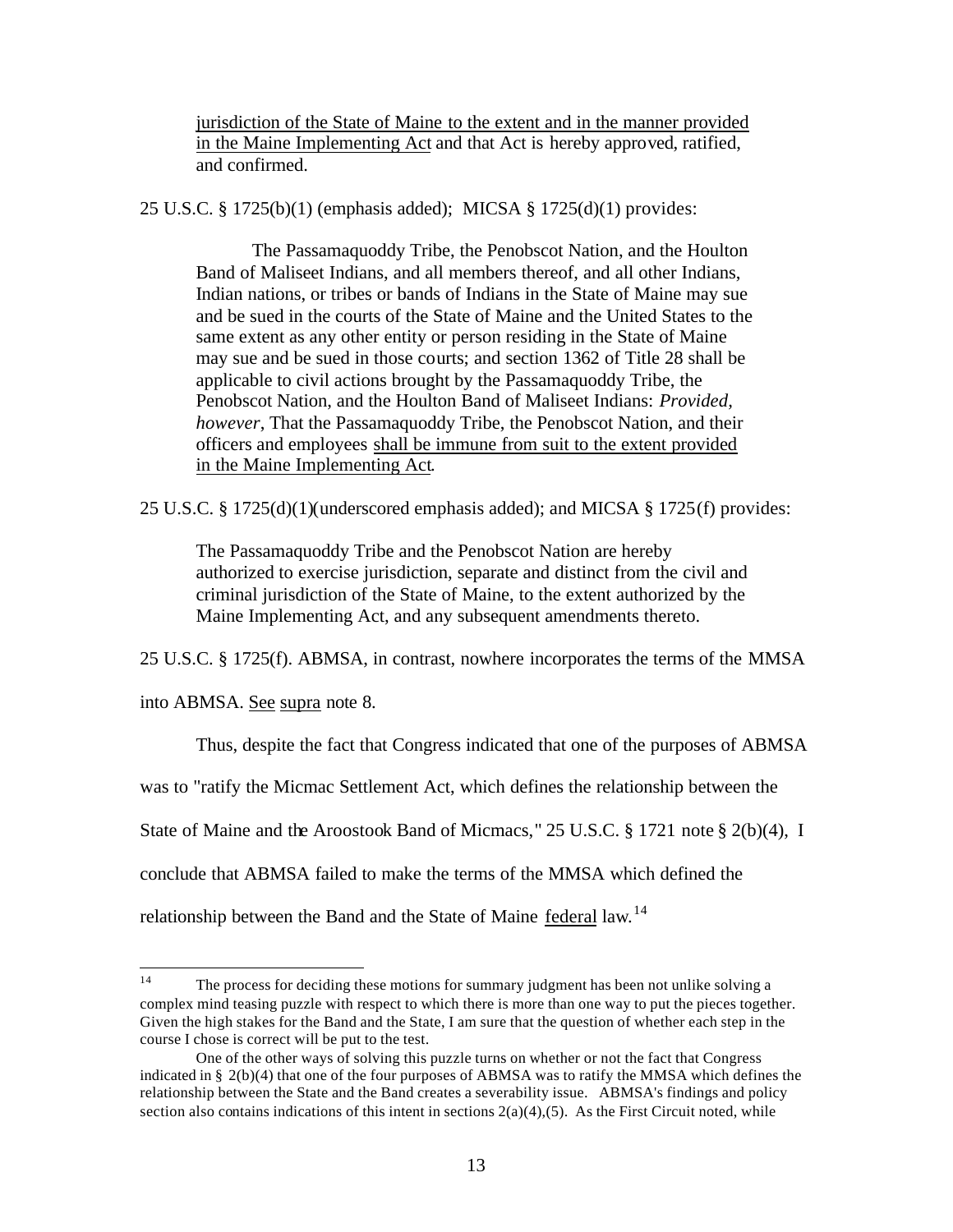## **2. The Federal Settlement Acts and the Band's Susceptibility to Suit Under the Maine Employment Laws**

Having concluded that the Micmac Settlement Act is not a valid enactment the

task remains to identify to what extent the Band is subject to the Maine Human Rights

Act vis-à-vis its employment decisions.

 $\overline{a}$ 

In two passages that tee-up this issue, the First Circuit explained in its decision:

Three provisions of the Federal Micmac Settlement Act are relevant here. First, the Act provides for self-governance: "The Band may organize for its common welfare and adopt an appropriate instrument in writing to govern the affairs of the Band when acting in its governmental capacity." Id. § 7(a), 105 Stat. at 1148.

Second, despite Congress's stated desire to provide the Band with "the same settlement provided to the Houlton Band of Maliseet Indians for the settlement of that Band's claims," id.  $\S$  2(a)(5), 105 Stat. at 1143, the Federal Micmac Settlement Act does not explicitly subject the Band to Maine law. Section 6(b) of the federal act, entitled "Laws Applicable," subjects the Band to federal law on the same terms as the other Maine tribes. 105 Stat. at 1148. Nothing in the federal act explicitly subjects the Band to Maine law. By contrast, the earlier MICSA explicitly stated that all Indian tribes other than the Passamaquoddy and Penobscots "shall be subject to the civil ... jurisdiction of the State, the laws of the State, and the civil ... jurisdiction of the courts of the State, to the same extent as any other person or land therein." 25 U.S.C. § 1725(a); id. § 1721(b)(4).

Finally, the federal act provided that "[i]n the event of a conflict of interpretation between the provisions of the [state] Maine Implementing Act [affecting the Penobscots, Passamaquoddy, and Maliseets], the [state] Micmac Settlement Act, or the [federal] Maine Indian Claims Settlement Act of 1980 and this Act, the provisions of this [Federal Micmac Settlement] Act shall govern." Federal Micmac Settlement Act § 11, 105 Stat. at 1149.

MICSA contained a severability clause, see 25 U.S.C. § 1734, ABMSA does not. See Aroostook Band of Micmacs, 404 F.3d at 64 n.27.

The State articulated a severability argument in this second round of summary judgment pleadings arguing that if the MMSA is not effective Congress would have wanted the entire ABMSA to fail and have the Band's status revert to the terms of MICSA. (Comm'n Suppl. Br. Mot. Summ. J. at 8 -11, Docket No. 93; see also Band Suppl. Reply Br. at 10, Docket No. 97.) If the puzzle is solved in this fashion, obviously a very different outcome may result. However, I am uncomfortable with the notion of reading an entire Congressional enactment out of existence, not because it is unconstitutional, but because one of its stated purposes has apparently failed. Congress can easily remedy that failure by adopting the terms of the MMSA itself, if it chooses to do so.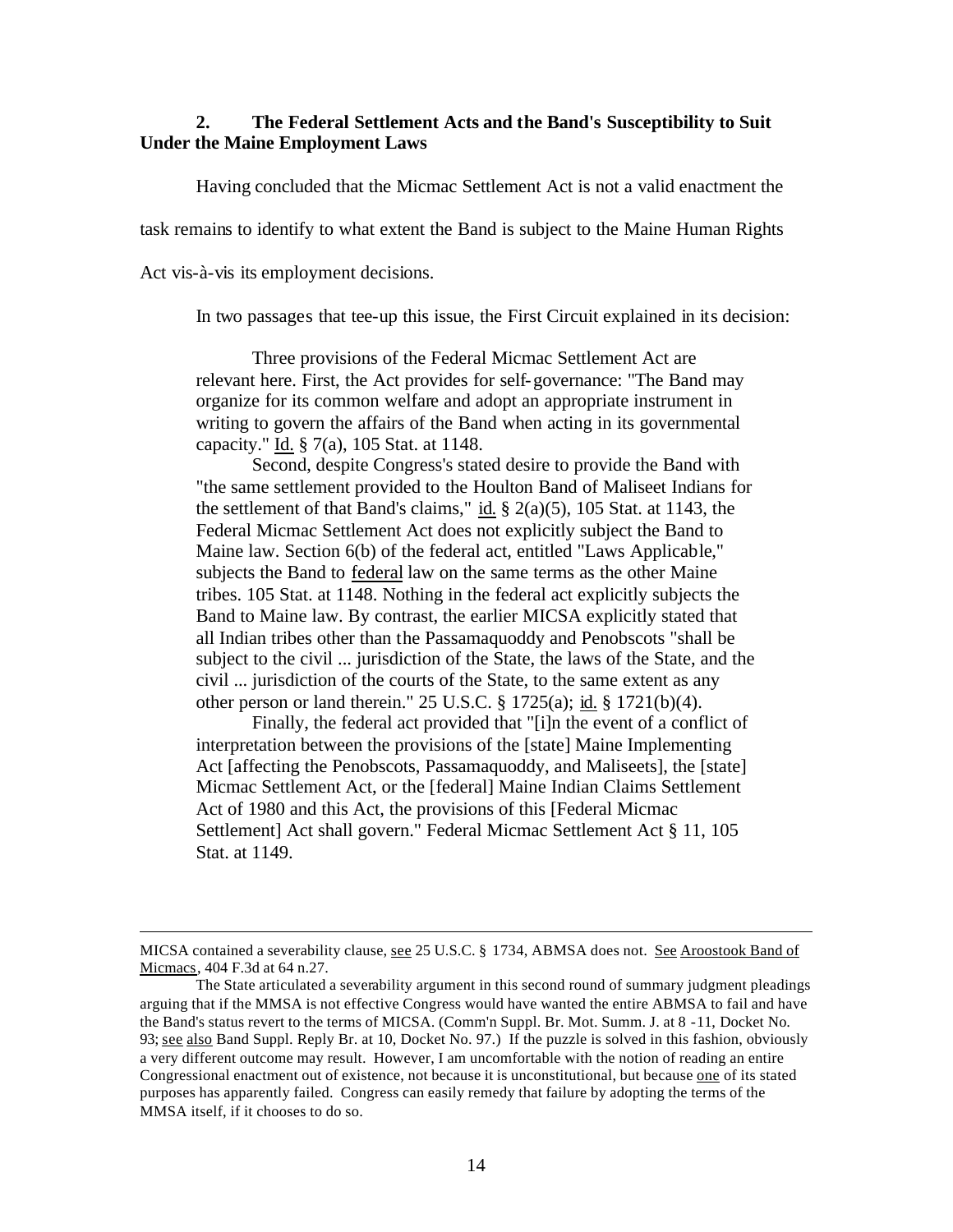404 F.3d at 55.

I come to the following conclusions apropos the applicability of the provisions of MICSA and ABMSA to the Band. First, § 6(a) conferred federal recognition for the first time on the Band:

**Federal recognition.**--Federal recognition is hereby extended to the Aroostook Band of Micmacs. The Band shall be eligible to receive all of the financial benefits which the United States provides to Indians and Indian tribes to the same extent, and subject to the same eligibility criteria, generally applicable to other federally recognized Indians and Indian tribes.

25 U.S.C. § 1721 note § 6(a). Therefore, ABMSA is 'inconsistent' with MICSA as the Band was not granted federal recognition by MICSA.

Second, § 6(b) tethers the Band's federal recognition to MICSA: "For the purposes of application of Federal law, the Band and its lands shall have the same status as other tribes and their lands accorded Federal recognition under the terms of the Maine Indian Claims Settlement Act of 1980." Id. § 6(b). The Band's federal recognition is not, as the Band would have it, utterly apart from the special arrangement worked by Congress vis-à-vis the Maine Indian tribes. See Morton v. Mancari, 417 U.S. 535, 551 (1974) ("The courts are not at liberty to pick and choose among congressional enactments, and when two statutes are capable of co-existence, it is the duty of the courts, absent a clearly expressed congressional intention to the contrary, to regard each as effective. 'When there are two acts upon the same subject, the rule is to give effect to both if possible . . .. The intention of the legislature to repeal "must be clear and manifest."' United States v. Borden Co., 308 U.S. 188, 198 (1939)."). As the First Circuit stated in Aroostook Band of Micmacs, "Section 6(b) of the federal act, entitled 'Laws Applicable,'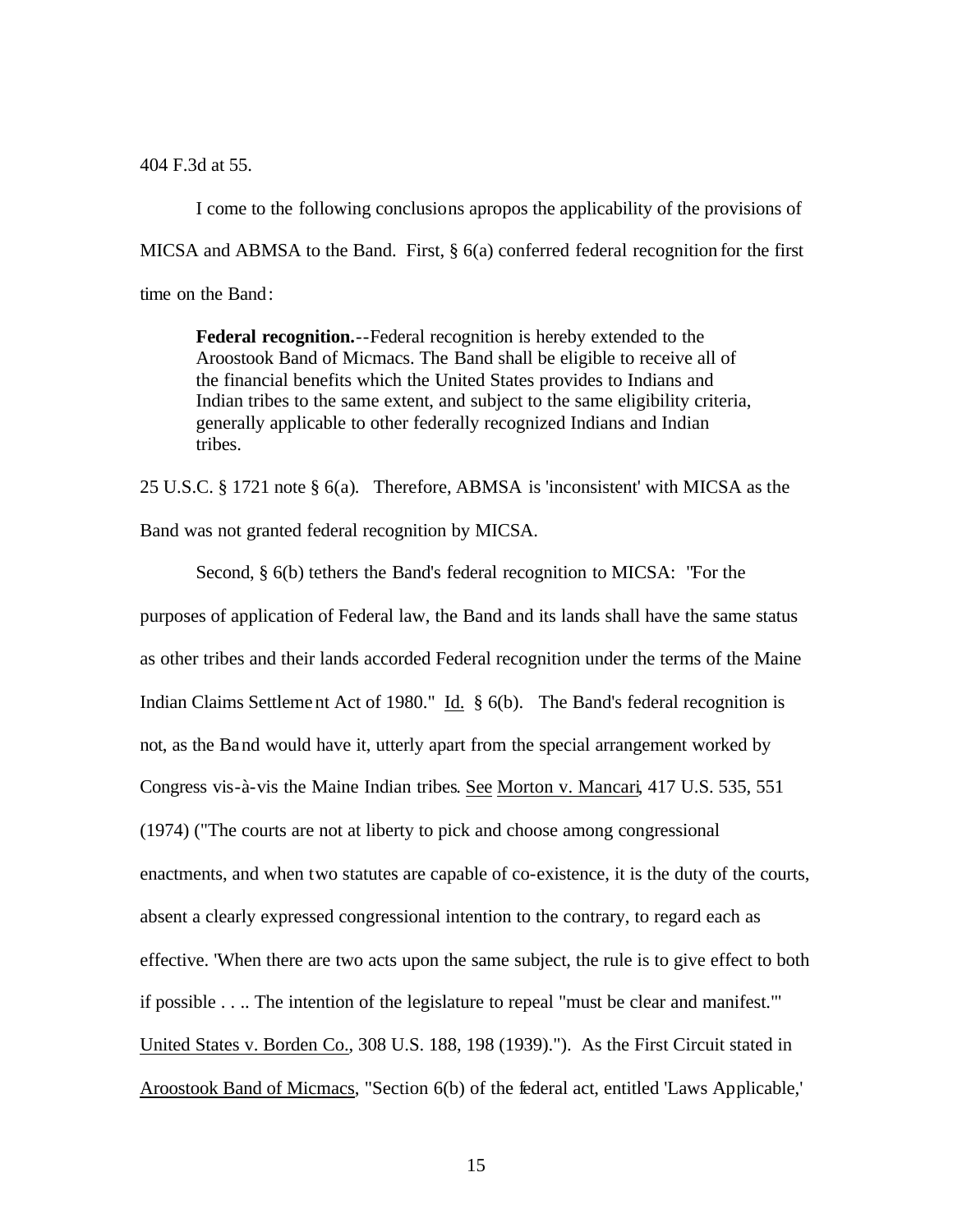subjects the Band to federal law on the same terms as the other Maine tribes." 404 F.3d at 63. The implications of this limitation apropos the Band/State relationship may play out in a variety of ways given the nature of the dispute; I need only determine what they are with respect to state law suits for employment discrimination.

This brings me to the third step towards solving this puzzle. Given this federal recognition worked by  $\S$  6(a), the simultaneous right to self-governance conferred in § 7(a), and the absence of any provision in ABMSA (spelled out within its text or through incorporation) that defines the extent to which the Band is subject to suit in Maine, compare 25 U.S.C. § 1725(b)(1), (d)(1), and (f) and id. § 1771c(a)(1)(A), (B); see cf. Rhode Island v. Narragansett Indian Tribe, 19 F.3d 685, 702 (1st Cir. 1994) ("By its terms, the Settlement Act purposes to do no more than grant jurisdiction to the state; it does not expressly strip the Tribe of jurisdiction, transfer jurisdiction from the Tribe to the state, or employ suggestive adjectives like "exclusive" or "complete" in describing the jurisdictional grant."), <sup>15</sup> it would be inconsistent with ABMSA to conclude that the Band is subject to suit in the same manner as are the Maliseets. For, the Maliseets are a Band which is expressly subject to suit the same as any other person in MICSA, as were other Maine tribes who were not federally recognized. See 25 U.S.C. § 1725(a).<sup>16</sup>

 $15<sup>15</sup>$ The First Circuit explained in Narragansett Indian Tribe:

Given the strong congressional bias, especially noticeable in the past generation, against policies that would promote Indian assimilation, see Bryan [v. Itasca County, Minn.]*,* 426 U.S. [373,] 387-88 & n. 14 [(1976)], and also given Congress's fortunate penchant for great clarity when expressing its intent in this area, see id*.* at 389 ("Congress kn[ows] well how to express its intent directly when that intent [is] to subject ... Indians to the full sweep of state laws."); Mattz v. Arnett, 412 U.S. 481, 504 n. 22 (1973) (observing that Congress generally employs "clear language of express termination when that result is desired") (collecting examples), we are of the view that acts diminishing the sovereign rights of Indian tribes should be strictly construed.

<sup>19</sup> F.3d at 702.

<sup>16</sup> If the court were to conclude that the MMSA was effective in any sense, the Band believes the most glaring conflict between MMSA and ABMSA is between § 7205 of the MMSA and § 7(a) of ABMSA. Section 7205 of the MMSA provides: "The Aroostook Band of Micmacs shall not exercise nor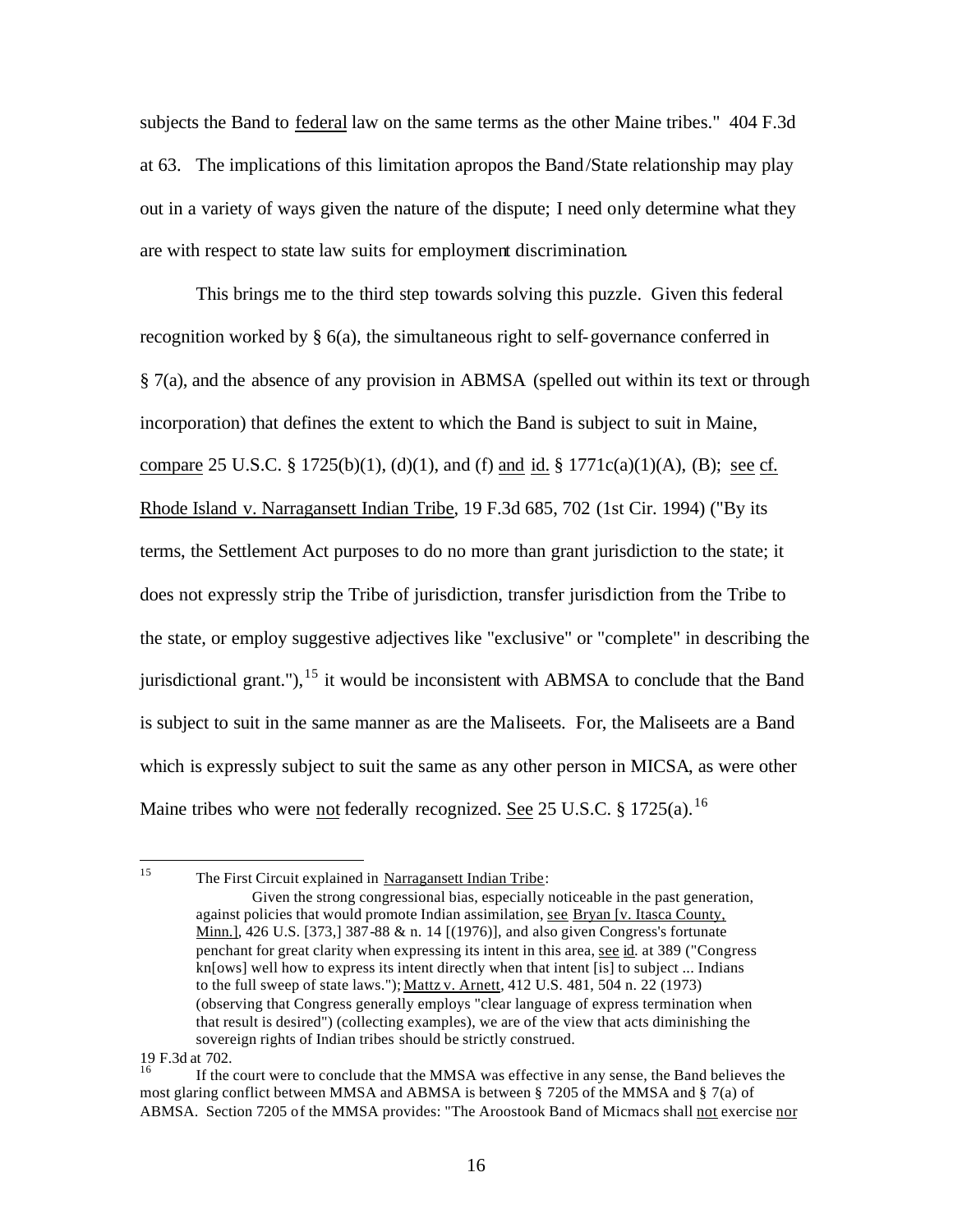Accordingly, ABMSA §11 is triggered and, with respect to the Band's rights to self-

government, ABMSA's § 7(a) trumps MICSA § 1725(a).

Once again, § 7(a) ABMSA provides as relevant:

**"Sec. 7. Tribal organization.**

**"(a) In general.**--The Band may organize for its common welfare and adopt an appropriate instrument in writing to govern the affairs of the Band when acting in its governmental capacity. Such instrument and any amendments thereto must be consistent with the terms of this Act. The Band shall file with the Secretary a copy of its organic governing document and any amendments thereto.

25 U.S.C.A. § 1721 note §  $7.^{17}$ 

 $\overline{a}$ 

MICSA contains the following self-governing provision:

The Passamaquoddy Tribe, the Penobscot Nation, and the Houlton Band of Maliseet Indians may each organize for its common welfare and adopt an appropriate instrument in writing to govern the affairs of the tribe, nation, or band when each is acting in its governmental capacity. Such instrument and any amendments thereto must be consistent with the terms of this subchapter and the Maine Implementing Act. The Passamaquoddy Tribe, the Penobscot Nation, and the Houlton Band of Maliseet Indians shall each file with the Secretary a copy of its organic governing document and any amendments thereto.

25 U.S.C. § 1726(a) (emphasis added). The Band emphasizes that the underlined portion

of the MICSA self-government provision, in contrast to ABMSA, requires that the

enjoy the powers, privileges and immunities of a municipality nor exercise civil or criminal jurisdiction within their lands prior to the enactment of additional legislation specifically authorizing the exercise of those governmental powers." 30 M.R.S.A. § 7205. Section 7(A) of ABMSA, on the other hand, provides as relevant: "The Band may organize for its common welfare and adopt an appropriate instrument in writing to govern the affairs of the Band when acting in its governmental capacity. Such instrument and any amendments thereto must be consistent with the terms of this Act." 25 U.S.C. § 1721 note sec. 7(a). The Band describes this ABMSA provision as conferring the right to self-government without qualification.

<sup>17</sup> The Indian Reorganization Act of 1934 contained the following provision apropos selfgovernment which the Band describes as "virtually identical to ABMSA § 7(a)": "Any Indian tribe shall have the right to organize for its common welfare, and may adopt an appropriate constitution and bylaws, and any amendments thereto." 25 U.S.C.A. § 476(a). In <u>Morton v. Mancari</u>, the Supreme Court observed vis-à-vis this provision: "The overriding purpose of [Indian Reorganization Act of 1933] was to establish machinery whereby Indian tribes would be able to assume a greater degree of self-government, both politically and economically."). 417 U.S. 535, 542 (1974).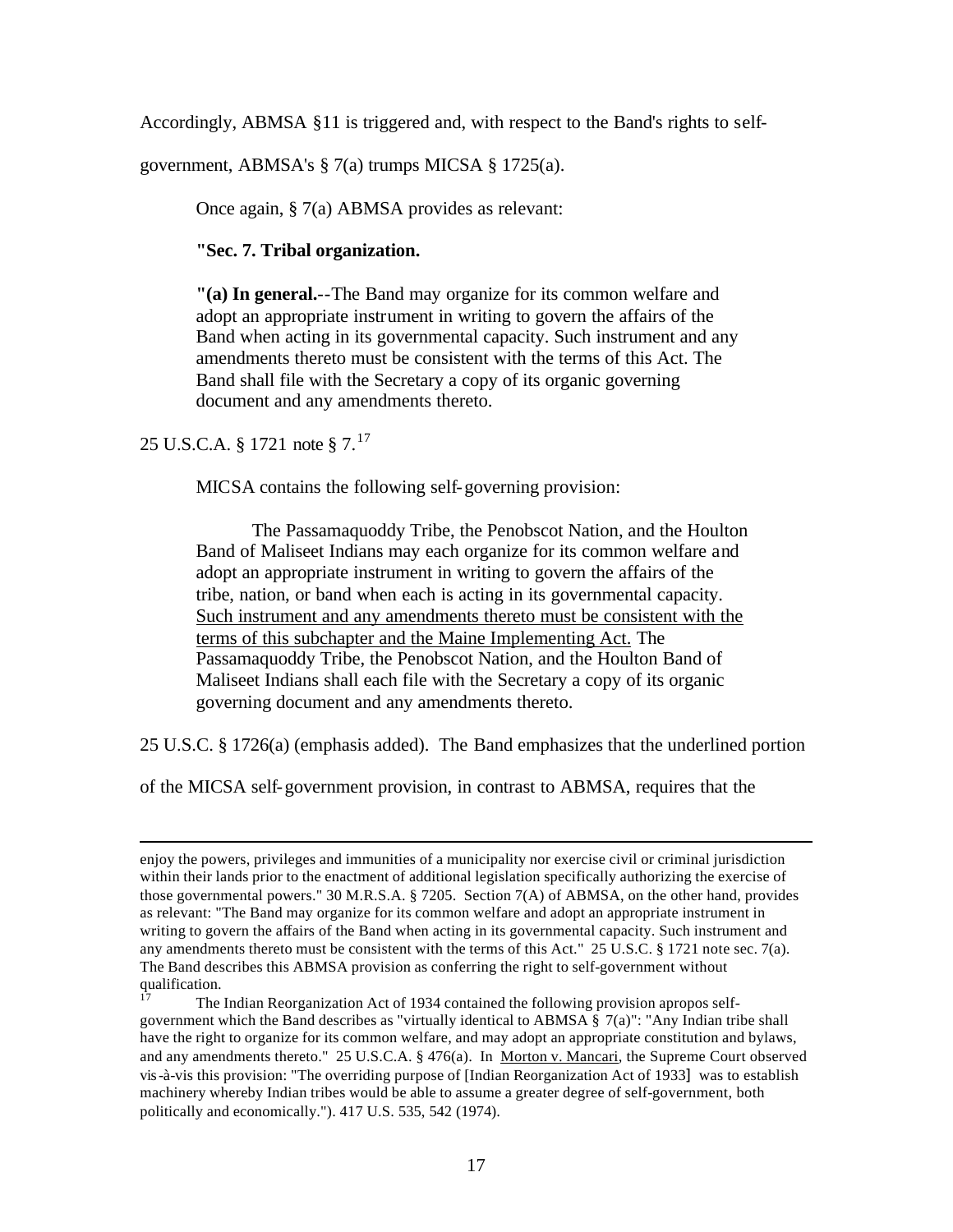Passamaquoddy Tribe, the Penobscot Nation, and the Houlton Band of Maliseets selfgovern in conformance with the MIA which contains the 30 M.R.S.A. § 6206(2) "sue and be sued" provision ratified by MICSA's § 1725(a). See Aroostook Band of Micmacs, 404 F.3d at 63-64 (summarizing this argument); see also id. at 64 n.25 ("We express no view on whether the Federal Micmac Settlement Act's apparent differences from MICSA or the Maine Implementing Act actually create an inconsistency, let alone a conflict to which Section 11 of the Federal Micmac Settlement Act would apply. We simply note that it may be necessary to resolve this question in determining the substantive reach of Section 7(a) of the Federal Micmac Settlement Act.").

In order to determine what the right to self-governance conferred by  $\S 7(a)$  means with respect to the defendants' ability to investigate and/or sue the Band under the Maine Human Rights Act for employment discrimination, I, as the Band urges, look to federal common law. <sup>18</sup> The Band contends that ABMSA  $\S$  7(a) should be read to prevent the Commission defendants from pursuing employment discrimination claims under the Maine Human Rights Act against them because these Commission investigations and employee suits impermissibly interfere with the Band's right to self-government.<sup>19</sup>

 18 Although the First Circuit's Penobscot Nation v. Fellencer addressed the "internal tribal matter" of MICSA applicable to the Penobscot Nation, 164 F.3d 706, 713 (1st Cir. 1999), the Panel also made it clear that Congress intended that federal common law should give meaning to the terms of MICSA. Id. at 712. I cannot see why the same would not hold true apropos ABMSA.

This question of course has yet to be litigated with respect to ABMSA when it is interpreted sans the MMSA subject to suit provision. Penobscot Nation v. Fellencer, 164 F.3d 706 (1st Cir.1999) (and Akins v. Penobscot Nation, 130 F.3d 482 (1st Cir. 1997) in a non-employment discrimination context) dealt with the "internal tribal matter" language of 30 M.R.S.A. § 6206(1) which was adopted by MICSA in 25 U.S.C. § 1725(d)(1) which contains the proviso that "the Passamaquoddy Tribe, the Penobscot Nation, and their officers and employees shall be immune from suit to the extent provided in the Maine Implementing Act." The case discusses the concept of self-government but does not discuss it in the context of 25 U.S.C. § 1726(a). Following Houlton Band of Maliseet Indians v. Maine Human Rights Commission*,* 960 F.Supp. 449, 453 (D.Me.1997), District Court Judge Brody, concluded in Boudman v. Aroostook Band of Micmac Indians:

As these provisions make clear, the Maliseet Indians are not subject to the "internal tribal matters" exception enjoyed by the Passamaquoddy and the Penobscot.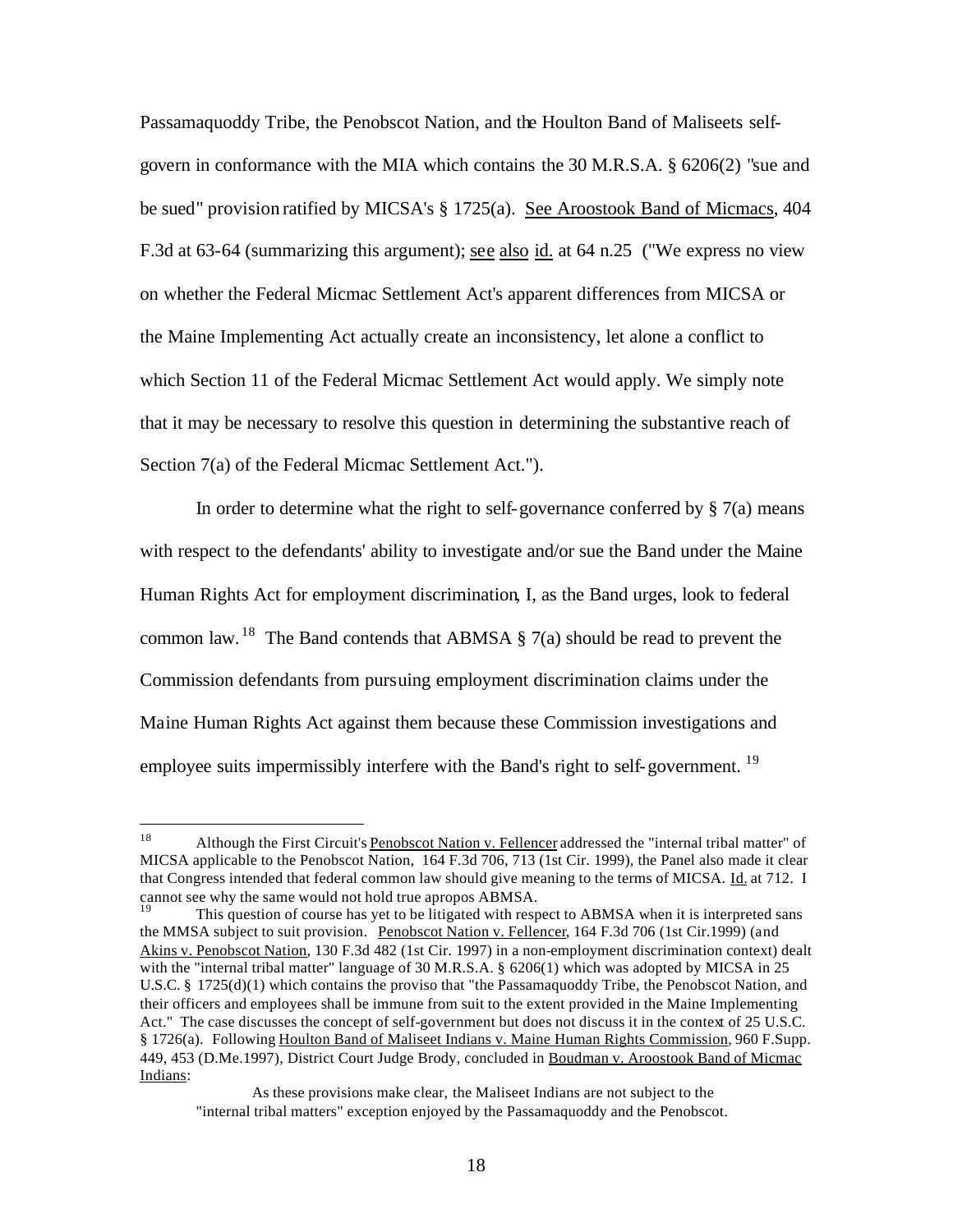According to the Band, the § 7(a) self-government provision, unlimited in

contrast to MICSA's § 1726(a) and MIA's § 6206(2), "reaffirms and codifies the common

law doctrine of tribal sovereignty as it applies to the Band," Aroostook Band of Micmacs,

404 F.3d at 52 n.3.

 $\overline{a}$ 

The First Circuit's Aroostook Band of Micmacs decision discussed the breadth of

the powers of tribal sovereignty when at its apex:

Tribal "retained sovereignty predates federal recognition--indeed, it predates the birth of the Republic." Rhode Island v. Narragansett Indian Tribe*,* 19 F.3d 685, 694 (1st Cir.1994). "Because of their sovereign status, tribes ... are insulated in some respects by a 'historic immunity from state and local control,' and tribes retain any aspect of their historical sovereignty not 'inconsistent with the overriding interests of the National Government.'" New Mexico v. Mescalero Apache Tribe, 462 U.S. 324, 332 (1983) (citations omitted).

When we speak of a tribe's sovereignty, we mean its powers as a government. At its apex, tribal sovereignty can include broad powers to determine the form of tribal government; to determine membership; to "enact substantive criminal and civil laws" that apply to tribal members within tribal territory; to regulate domestic relations, such as marriages and divorces, and "the descent and distribution of the property of tribal members"; to impose taxes; to operate court systems and administer justice; and to exclude persons from tribal territory. See Felix S. Cohen, Handbook of Federal Indian Law 246-52 (1982 ed.). Of course, not all tribes retain the full panoply of these powers today. A tribe retains those aspects of sovereignty that have not been "withdrawn by treaty or statute, or by implication as a necessary result of [the tribe's] dependent status." United States v. Wheeler, 435 U.S. 313, 323 (1978). Congress's broad powers over tribes are both "plenary and exclusive," United States v. Lara*,* 541 U.S. 193 (2004) (quotation marks and citation omitted), and "only

Since Congress has indicated that Defendant is to be treated like the Maliseet Indians, the Court concludes that, like the Maliseet Indians, Defendant cannot claim immunity from suit based on an asserted "internal tribal matters" exception, which extends only to the Passamaquoddy and the Penobscot. Fellencer*,* which dealt solely with the Penobscot and the "internal tribal matters" exception that was clearly applicable in that case, is simply inapposite.

54 F.Supp.2d 44, 48 (D. Me. 1999) (footnote omitted). Judge Brody was not only not confronted with an argument that the MMSA did not take effect, he also was not presented with an argument that the selfgovernance provision of MICSA might prevent state employment discrimination suits despite the subjectto-suit provision. In its motion for summary judgment the Commission noted that the Band has already litigated this question in Boudman (Comm'n Mot. Summ. J. at 16 n.9, Docket No. 36), however it has not pressed a claim or issue preclusion argument in these proceedings.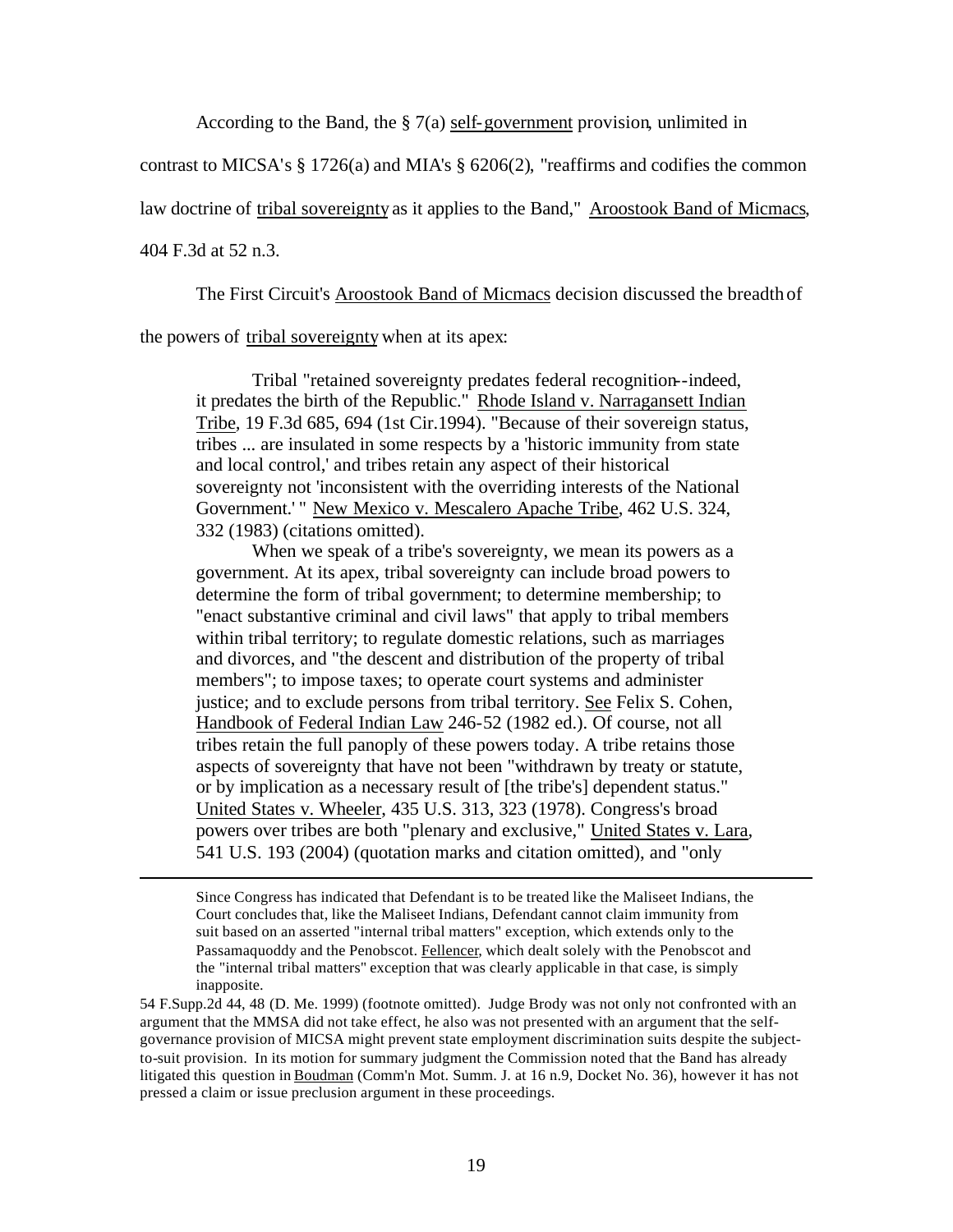Congress can abrogate or limit an Indian tribe's sovereignty," Fellencer, 164 F.3d at 709

Id. at 62.

The Panel recognized that § 7(a) was a codification of a right to self-governance.

Id. at 63 ("In addition to inherent sovereignty, the Band also asserts a statutory right to

self-governance codified in Section 7(a) of the Federal Micmac Settlement Act.").

Apropos this right to self-government under federal common law the Panel explained:

One important aspect of tribal sovereignty is "'the power of regulating [its] internal and social relations,' " which includes the "right of internal self-government." [United States v.] Wheeler*,* 435 U.S. [313,] 322 [(1978)] (citation omitted). A tribe's power to "maintain or establish its own form of government .... is the first element of sovereignty." [S. Cohen,] Handbook of Federal Indian Law*,* [,] 247 [(1982 ed.)]. The form of tribal government "may reflect the tribe's determination as to what form best fits its needs based on practical, cultural, historical, or religious considerations." Id.

404 F.3d at 62. Significantly, in a footnote to this passage the Panel noted:

The phrase "tribal self-government" has been used in two distinct ways. In a broad sense, it can mean a tribe's power to regulate the conduct of tribal members. See*,* e.g., Wheeler, 435 U.S. at 322 ("Their right of internal self-government includes the right to prescribe laws applicable to tribe members and to enforce those laws by criminal sanctions."). We do not understand the Band to claim that it has this power. A second, narrower sense means the tribe's power to determine the structure and internal operations of the governing body itself. See, e.g., Handbook of Federal Indian Law, supra, at 247. This is the meaning we emphasize.

Id. at 62 n.21 (emphasis added).

Although focused on the "internal tribal matters" language of MICSA, Fellencer also touched upon the concept of Indian self-government with respect to the Penobscot Nation and made it clear that there is some overlap with respect to the concepts of "internal tribal matters" and the right to self-government. Discussing the Congressional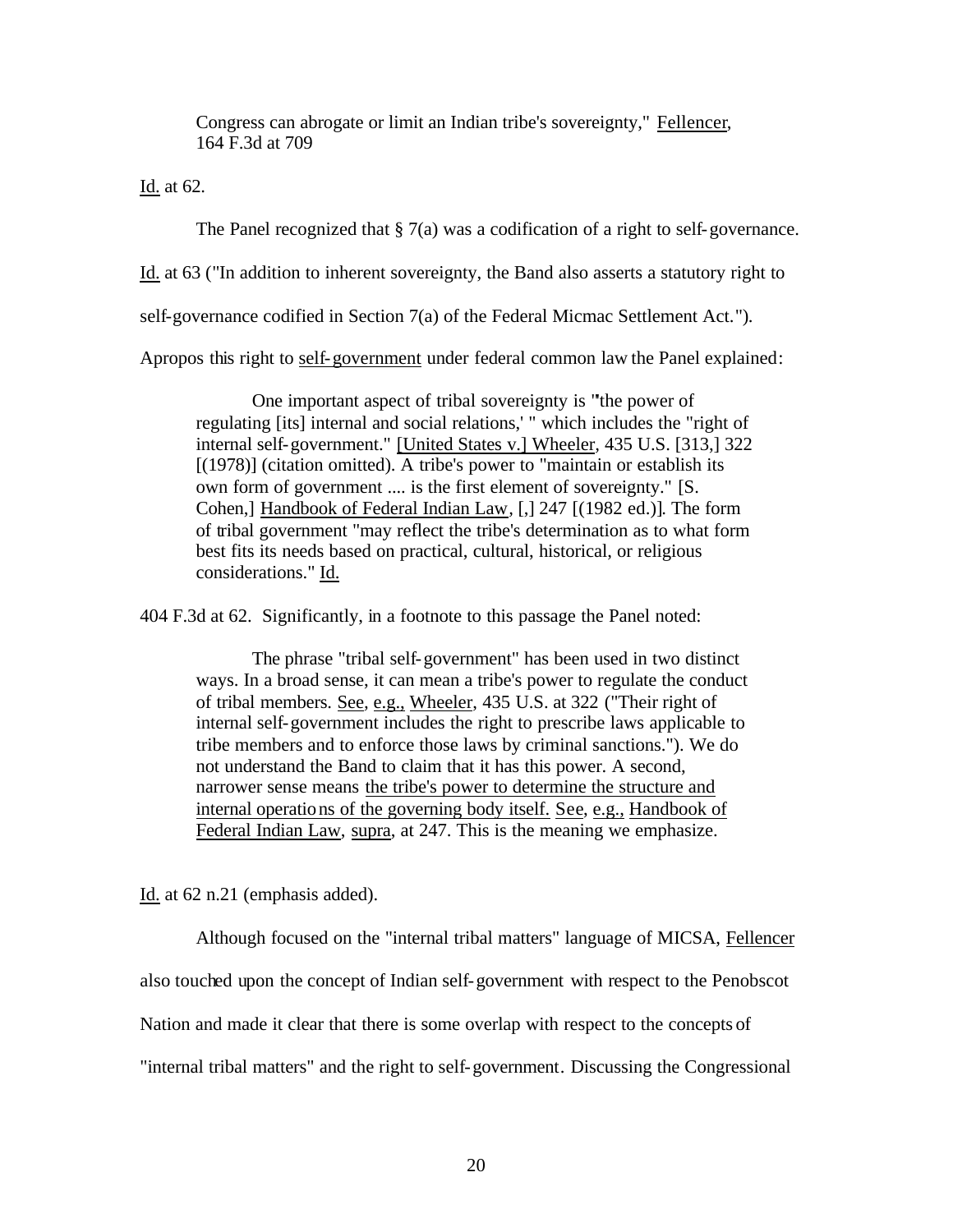decision to exempt Indian tribes from Title VII's definition of "employer," the Panel noted that: "The Supreme Court has characterized this exemption as 'Congress' recognition of the longstanding federal policy of providing a unique legal status to the Indians in matters of tribal employment,' and it characterized Congressional intent as a 'policy of furthering Indian self-government.'" 164 F.3d at 711 (quoting Morton v. Mancari, 417 U.S. 535, 548, 551 (1974).<sup>20</sup>

In a footnote following up on the connection between the tribal right to self-

government and employment discrimination claims, the Fellencer Panel observed:

Two circuits have extended this exemption to bar claims against Indian tribes based on the Age Discrimination in Employment Act (ADEA), 29 U.S.C. §§ 621-34, even though no similar express exemption is contained in the ADEA. These courts premised the implied exemption from federal court jurisdiction over age-based discrimination claims on the Indian tribes' right to self-government. See EEOC v. Fond du Lac Heavy Equip. and Const. Co., 986 F.2d 246, 249 (8th Cir.1993); EEOC v. Cherokee Nation, 871 F.2d 937, 938 (10th Cir.1989).

Id. at 711 n.4.

Since Fond du Lac Heavy Equip. and Const. Co. and Cherokee Nation other Circuit Courts of Appeal have similarly concluded that the right to discharge employees is a right implicating a tribe's right to self-govern and concluded that federal employment related claims cannot be maintained against (self-governing) tribes even when there is not express statutory exemption on par with Title VII. See Snyder v. Navajo Nation, 382 F.3d 892, 895 (9th Cir. 2004) (Fair Labor Standard's Act claim); Taylor v. Alabama Intertribal Council Title IV J.T.P.A., 261 F.3d 1032, 1034-35 (11th Cir. 2001) (42 U.S.C.

<sup>20</sup> In support of its position, the Band argues that ABMSA's  $\S$  7(a) parallels  $\S$  476(a) of title 25, of the Indian Reorganization Act which was at issue in Morton v. Mancari, 417 U.S. 535 (1974). As relevant that provision provides: "Any Indian tribe shall have the right to organize for its common welfare, and may adopt an appropriate constitution and bylaws, and any amendments thereto. . . ." 25 U.S.C. § 476(a). The Band also emphasizes Mancari's statement that: "The overriding purpose of that particular Act was to establish machinery whereby Indian tribes would be able to assume a greater degree of self-government, both politically and economically." 417 U.S. at 542.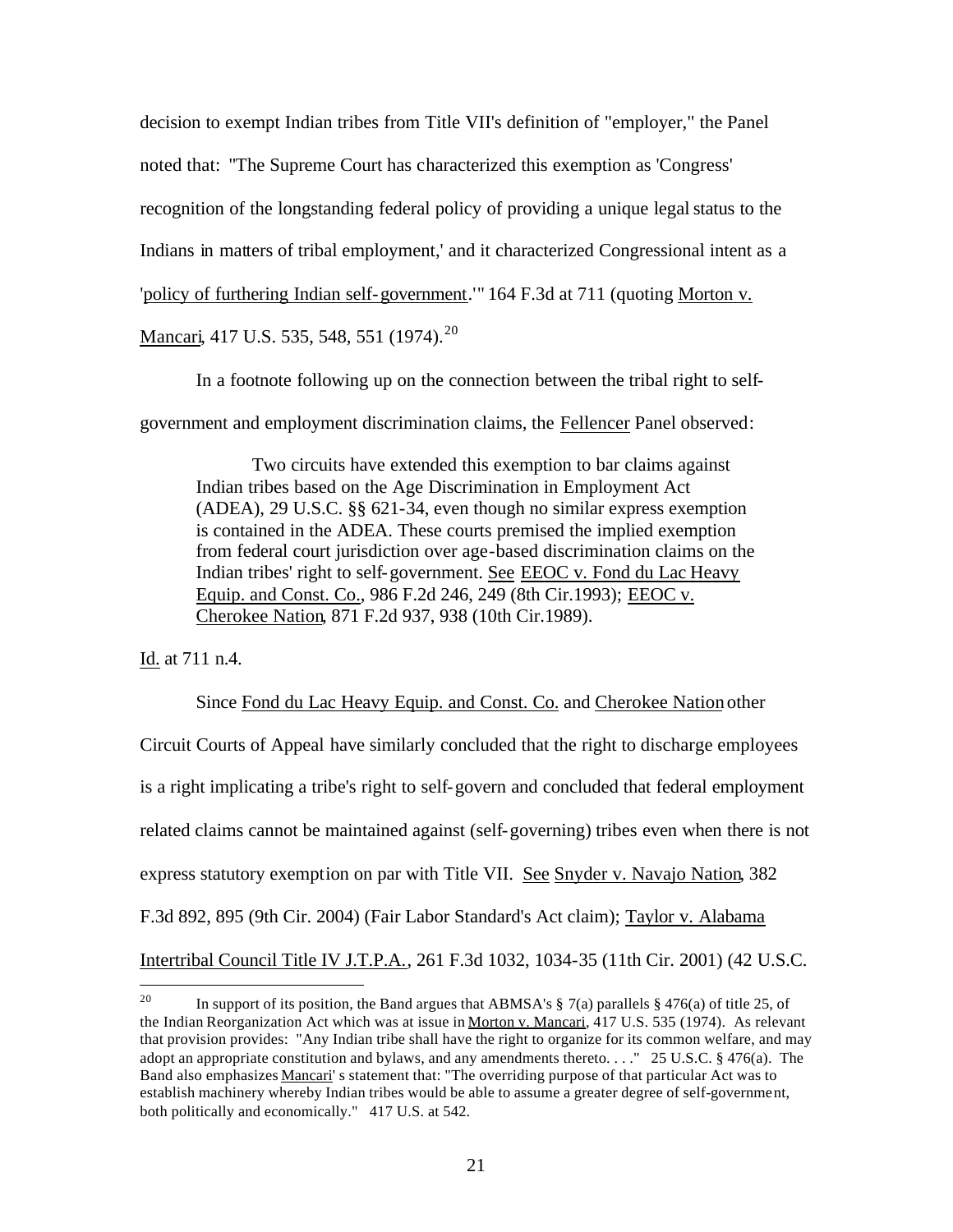§ 1981 racial discrimination in employment); E.E.O.C. v. Karuk Tribe Housing

Authority, 260 F.3d 1071, 1080 (9th Cir. 2001) (Age Discrimination Employment Act). I can identify no reason why the same would not hold true for state employment discrimination claims when a tribe has a common-law or equivalent statutory right to self-government.

In sum, there is no provision in either MICSA or ABMSA - either expressly or through incorporation -- that subjects the Band to Maine employment discrimination laws. Congress may have intended to include a sue and be sued provision in AMBSA, see 25 U.S.C. § 1721 note § 2(b)(4), but it did not accomplish this.

If Congress enacted into law something different from what it intended, then it should amend the statute to conform it to its intent. "It is beyond our province to rescue Congress from its drafting errors, and to provide for what we might think ... is the preferred result." United States v. Granderson, 511 U.S. 39, 68 (1994) (concurring opinion). This allows both of our branches to adhere to our respected, and respective, constitutional roles. In the meantime, we must determine intent from the statute before us.

Lamie v. U.S. Trustee, 540 U.S. 526, 542 (2004). Understandably the defendants would have this Court focus on the legislative intent, some of which clearly supports their position and conclude that the Band is subject to suit in the same manner as the Maliseets, but codifying that intent is a job for Congress and not this court. See Conroy v. Aniskoff, 507 U.S. 511, 518-19, 527-28 (1993) (Scalia, J., concurring) ("Judge Harold Leventhal used to describe the use of legislative history as the equivalent of entering a crowded cocktail party and looking over the heads of the guests for one's friends. ... The language of the statute is entirely clear, and if that is not what Congress meant then Congress has made a mistake and Congress will have to correct it. We should not pretend to care about legislative intent (as opposed to the meaning of the law), lest we impose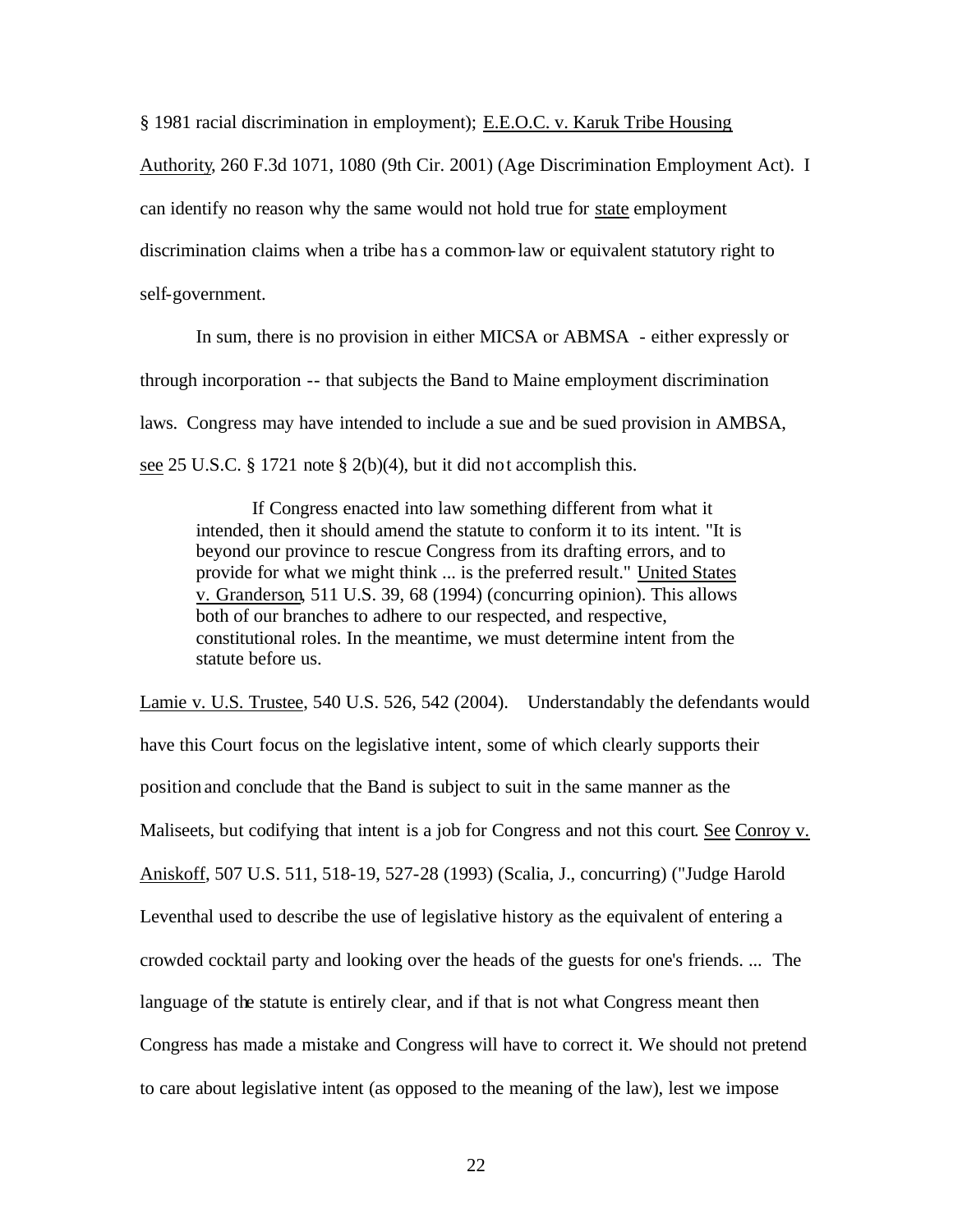upon the practicing bar and their clients obligations that we do not ourselves take seriously."); Jaskolski v. Daniels, 427 F.3d 456, 462 (7th Cir. 2005)("Boosting the level of generality by attempting to discern and enforce legisla tive 'purposes' or 'goals' instead of the enacted language is just a means to turn rules into standards.").<sup>21</sup> Finally, following the First Circuit cues in Fellencer and Aroostook Band of Micmacs, I conclude that a fair reading of ABMSA's § 7(a) is that it is a codification of a common-law right of self-government which, at a minimum, protects "the tribe's power to determine the structure and internal operations of the governing body itself" and that this right encompasses employment decisions by the Band.

## **B. Count Two - The Band's Tribal Sovereign Immunity**

My conclusion that the Band's statutory self-governance rights preclude the defendants' efforts to investigate and sue the Band for state-law employment discrimination claims means that it is unnecessary for me to decide whether or not the Band could successfully assert a sovereign immunity right even if the federal acts had made the Band subject to suit as envisioned by MMSA. See Aroostook Band of Micmacs, 404 F.3d at 69.

#### **C. Count Three - Title VII Exemption**

In Count Three of the Band's complaint the Band asserts that it is exempt from the definition of "employer" contained in 42 U.S.C. § 2000e(b) and that, therefore, Title VII is not applicable to it. In Aroostook Band of Micmacs v. Executive Director Maine Human Rights Commission, 307 F.Supp. 2d 95, 106- 07 (D. Me. 2004) I "apparently" concluded that there was no case and controversy apropos this count because the parties

<sup>&</sup>lt;sup>21</sup> This is not even a situation in which I would be attempting to divine the meaning of a Congressional provision or term actually enacted; here there is no provision to interpret.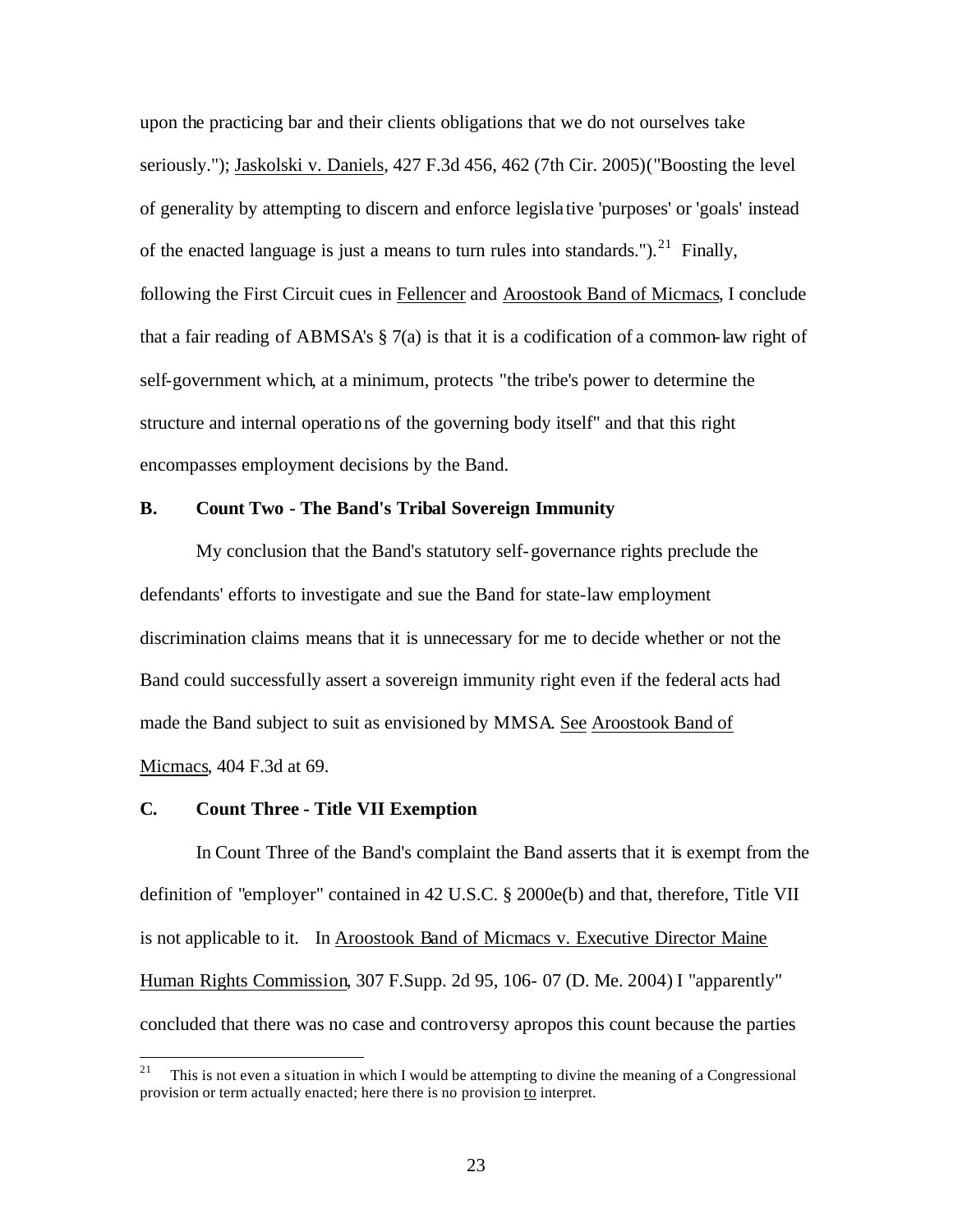agreed that the Band was exempt from Title VII investigations and actions and, therefore, viewed Count Three as moot. See Aroostook Band of Micmacs, 404 F.3d at 70 ("While the district court did not identify which branch of case or controversy doctrine supported its ruling, we understand it to have meant the dispute was moot.").

The First Circuit explained how this disposition was in error for the simple reason that the defendants were free to return to their "'old ways.'" Id. at 70 (quoting United States v. W.T. Grant Co., 345 U.S. 629, 632 (1953)). The Panel also found fault with my conclusion that the referral of these charges by the Commission could have no operative effect under the law given the conclusion of Boudman v. Aroostook Band of Micmacs, 54 F.Supp. 2d 44 (D. Me. 1999) -- relying on Shannon v. Houlton Band of Maliseet Indians, 54 F. Supp. 2d 35 (D. Me. 1999) -- that the Band was not a Title VII actionable employer. The Panel explained:

We read this as finding that the complaint does not allege an injury-in-fact for standing purposes. In other words, even if the Commission erroneously files an EEOC charge against the Band, such referral causes no cognizable injury. See generally Steir v. Girl Scouts of the USA, 383 F.3d 7, 14-15 (1st Cir.2004) (summarizing Article III injury-in-fact requirement).

We disagree. As a general rule, "[w]hen the suit is one challenging the legality of government action ... [and] the plaintiff is himself an object of the action .... there is ordinarily little question that the action ... has caused him injury, and that a judgment preventing ... the action will redress it." Lujan v. Defenders of Wildlife*,* 504 U.S. 555, 561-62 (1992). The Band alleges two specific injuries from the Commission's filing of charges with the EEOC. First, the Band asserts dignitary harm: it is forced to defend itself to the EEOC when, it claims, Congress has shielded the Band from such investigations entirely. As the Band notes, if "the desire to use or observe an animal species, even for purely esthetic purposes, is undeniably a cognizable interest for purpose of standing," id. at 562-63, then repeated filing of arguably frivolous federal charges against an Indian tribe that Congress has expressly exempted from the law's reach also causes a cognizable injury. Similarly, if the loss of the right to litigate in the forum of one's choice is cognizable, see Int'l Primate Prot. League v. Adm'rs of Tulane Educ. Fund, 500 U.S. 72, 77 (1991), superseded by statute on other grounds as stated in Parker v. Della Rocco, 252 F.3d 663,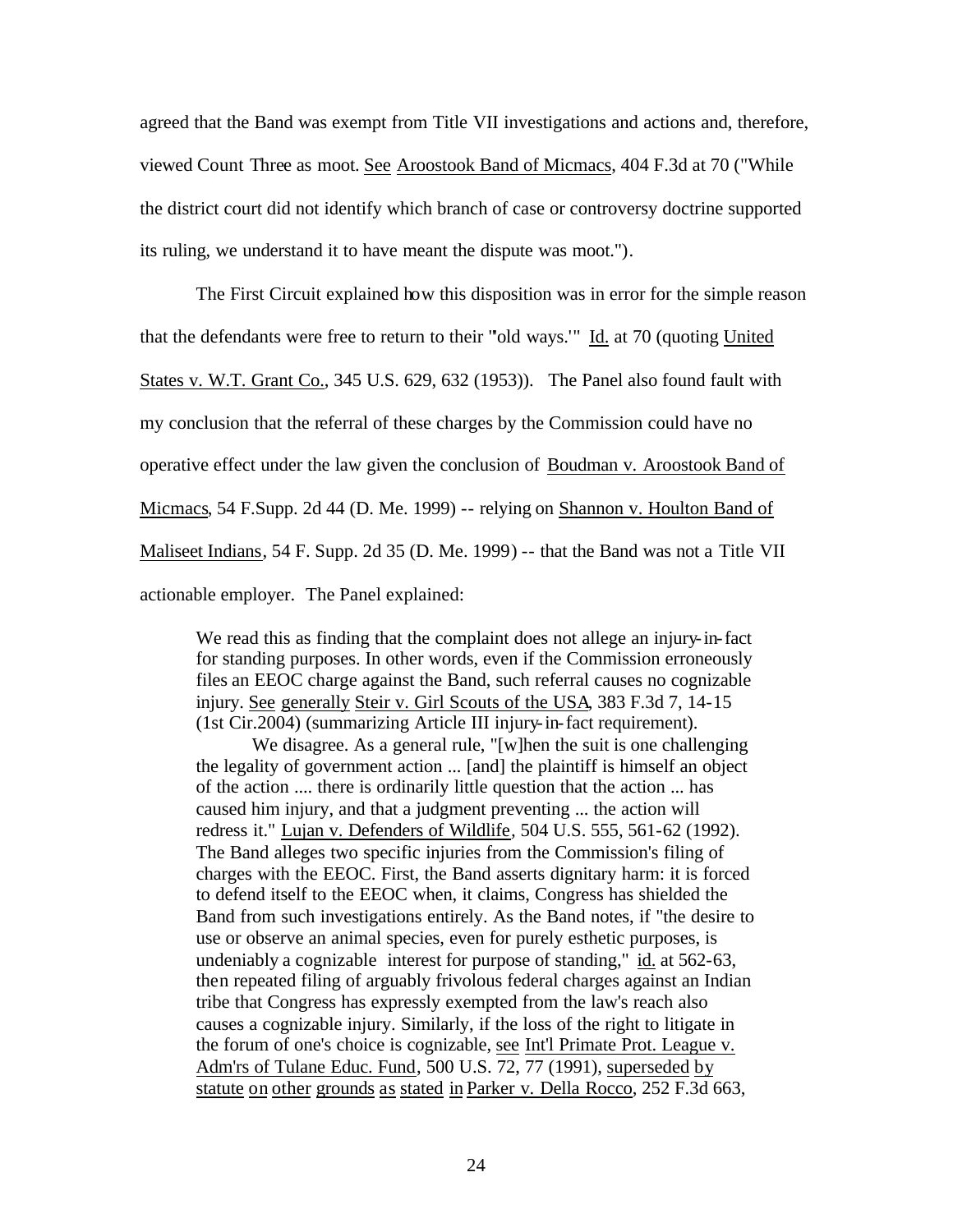666 n. 2 (2d Cir.2001), then so too is being forced to litigate in a forum where one is not required to appear at all.

Second, the Band asserts economic harm: it must respond to the charge and pay attorneys to argue that it is exempt. Even assuming that the EEOC immediately agrees with the Band and dismisses each case, repeatedly forcing the Band to defend obviously futile Title VII complaints makes it incur financial costs that qualify as a cognizable injury. Cf. P.R. Aqueduct & Sewer Auth. v. Metcalf & Eddy, Inc., 506 U.S. 139, 144-45 (1993) (holding that denial of motion to dismiss on Eleventh Amendment grounds is immediately appealable under collateral order rule, and explaining that "the value to the States of their Eleventh Amendment immunity ... is for the most part lost as litigation proceeds past motion practice").

Aroostook Band of Micmacs, 404 F.3d at 70 -71.

Section 2000e(b) of title 42 of the United States Code defines "employer" and

expressly provides that "such term does not include... an Indian tribe." 42 U.S.C.

§ 2000e(b)(emphasis added). The Commission does not dispute that the Band is not

subject to Title VII. (See Comm'n Mem. Mot. Summ. J. at 2 n.1, 41; Comm'n Opp'n

Band Mot. Summ. J. at 7.) Nothing in MICSA or AMBSA undermines the Band's claim

that it is not an employer within the meaning of Title VII. Per the statute's plain meaning

that is uncontested here, I conclude that the Aroostook Band of Micmacs is not subject to

suit under Title VII of the Civil Rights  $Act.<sup>22</sup>$ 

 $22$ 

Judge Brody reasoned in Boudman:

In Shannon v. Houlton Band of Maliseet Indians, 54 F.Supp.2d 35 (D.Me.1999), this Court determined that the Maliseet Indians are subject to Title VII's exemption of Indian tribes from its reach. In light of the statutory evidence, discussed above, that Defendant is to be treated like the Maliseet Indians, the Court concludes that Defendant also is exempt from Title VII. Where a complaint as amended could not survive a motion to dismiss, then the motion to amend is to be denied as futile. See Glassman v. Computervision Corp., 90 F.3d 617, 623 (1st Cir.1996) (motion to dismiss for failure to state a claim); Schock v. United States, 21 F.Supp.2d 115, 124 (D.R.I.1998) (motion to dismiss for lack of jurisdiction). Since amending the Co mplaint to add a Title VII claim would be futile, Plaintiff's Motion to Amend with respect to the Title VII claim is denied.

<sup>54</sup> F.Supp.2d at 48 -49. I do not rely on this reasoning in reaching my conclusion because of my earlier conclusion that Congress did not enact legislation that provided that the Band should be treated like the Maliseets with respect to the ability of the Band to sue and be sued and because I do not see how the text of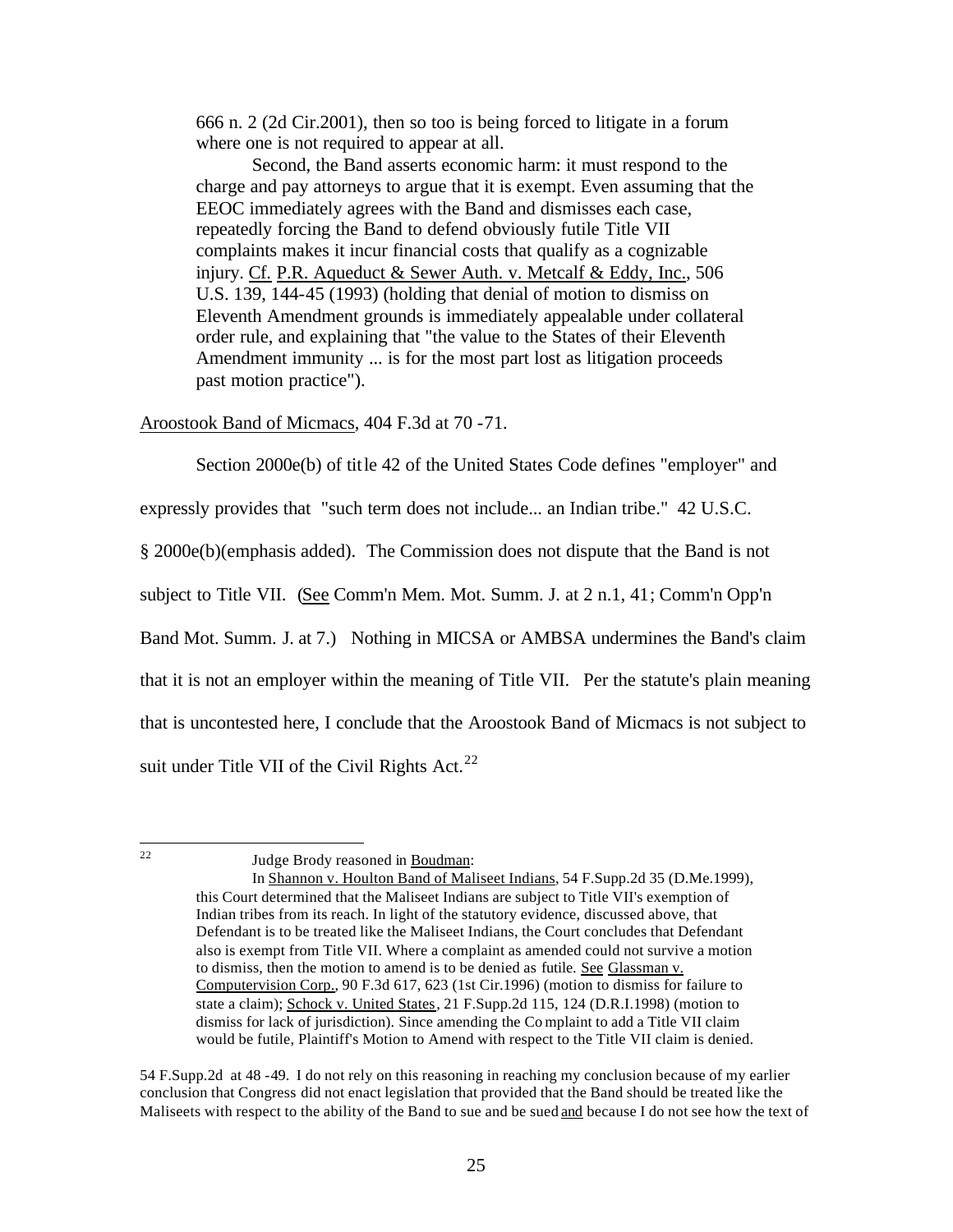## **D. Counts Four and Five – Title VII Exemption Preemption and the Maine Employment Laws' Definitions of "Employer"**

With respect to Count Four, the Band asserts: "To the extent that the respective definitions of 'employer' contained in the MHRA and the MWPA include Indian tribes, these definitions are inconsistent with the definition of 'employer' contained in Title VII and from Title VII itself." (Compl. ¶ 83.) In Count Five the Band argues that it is not "a 'person'" within the meaning of either state employment act. (Id. ¶¶ 89-93.) There was little attention paid to these counts in this second round of summary judgment briefing and argument and it is fair to say that these two counts were, in a sense, "pled in the alternative" should the Band not meet with success on Counts One or Two. My conclusion that the Band cannot be sued under either the MHRA or MWPA because of its statutory right to self-government under ABMSA vitiates the need to address the legal issues generated by either of these counts.

## **II.**

### **A. The Dispute about the Constitutionality of 25 U.S.C. § 1725(h)**

As the parties joined the issues in this second round, the Commission made an alternative argument that § 6(b) of ABMSA subjects the Band to federal law to the same extent as the MISCA tribes. The defendants then point to 25 U.S.C. § 1725(h) which provides:

General laws and regulations affecting Indians applicable, but special laws and regulations inapplicable, in State of Maine

 $\overline{a}$ 

Except as other wise [sic] provided in this subchapter, the laws and regulations of the United States which are generally applicable to Indians, Indian nations, or tribes or bands of Indians or to lands owned by or held

these particular state settlement acts (even assuming MMSA was valid) would have any impact on the Title VII exemption inquiry.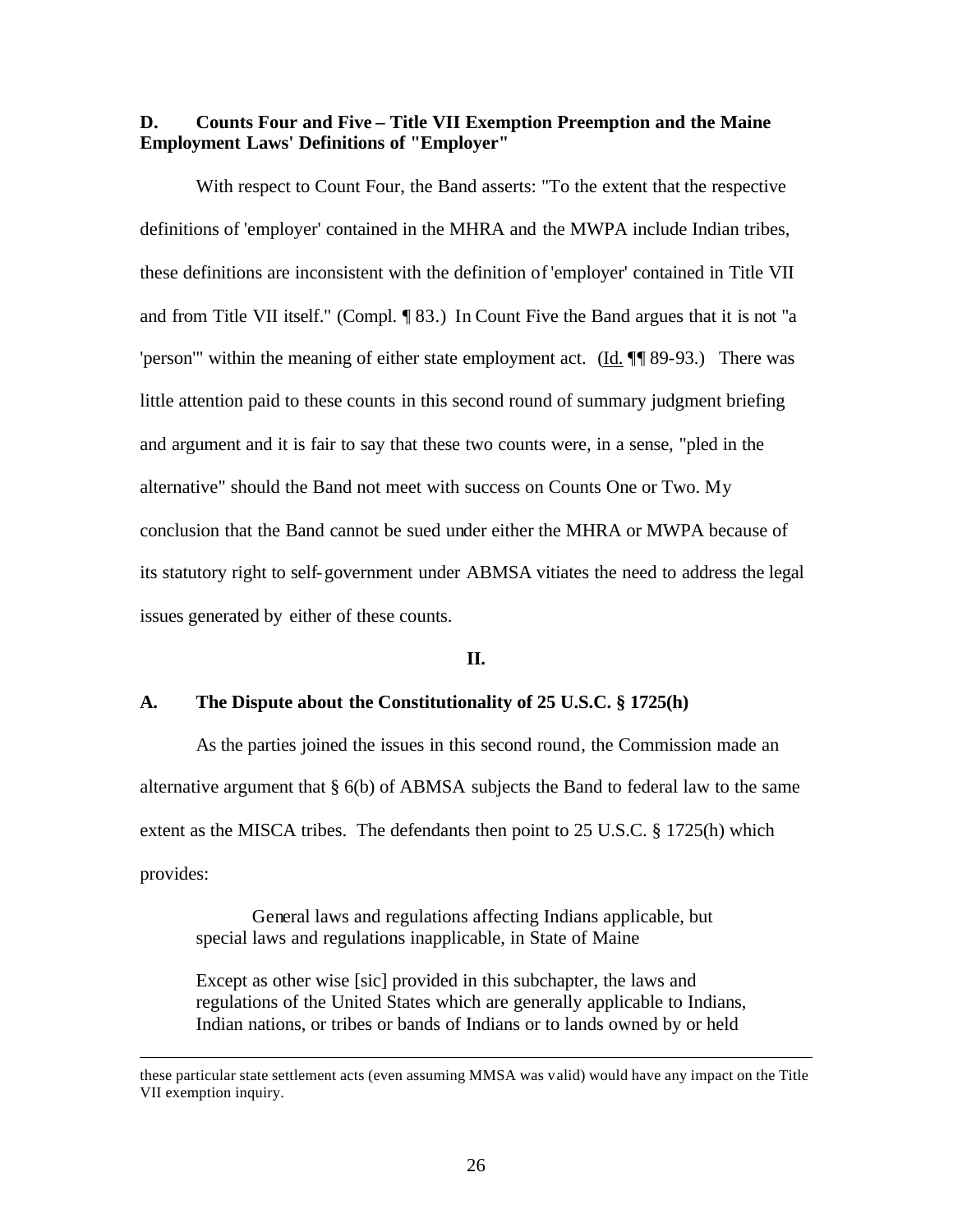in trust for Indians, Indian nations, or tribes or bands of Indians shall be applicable in the State of Maine, except that no law or regulation of the United States (1) which accords or relates to a special status or right of or to any Indian, Indian nation, tribe or band of Indians, Indian lands, Indian reservations, Indian country, Indian territory or land held in trust for Indians, and also (2) which affects or preempts the civil, criminal, or regulatory jurisdiction of the State of Maine, including, without limitation, laws of the State relating to land use or environmental matters, shall apply within the State.

25 U.S.C. § 1725(h). It is the Commission's argument that this provision means that federal common law, including the common law doctrines of tribal sovereignty (and presumably self-governance) do not apply within the State of Maine. (Comm'n Defs.' Suppl. Brief at 18-19.)

The Band rejoins that such an interpretation would violate its rights under the Fifth Amendment of the United States Constitution, violate its constitutionally protected fundamental rights, violate the Indian Commerce Clause and the Non-Delegation Doctrine, and reverse the Supremacy Clause. (See generally Band Mot. Reconsideration Order Denying Additional Brs.; Band Outline Suppl. Authorities.)

I reject the Commission's argument (and do not reach the constitutional question) because my conclusion as to why the Band cannot be sued under the Maine employment discrimination statutes is based on an interpretation of a Congressional statutory right to self-governance in § 7(a) of ABMSA. And ABMSA expressly provides in § 11 that to the extent the ABMSA conflicts with any provision of MICSA, then the provisions of ABMSA govern.

#### **B. The Status of the Three Ex-employee Defendants' Discrimination Actions**

In its decision the First Circuit recognized that the Band's complaint did not allege any unlawful activity on the part of Gardiner, Condon, or Ayoob, and that the Band was

27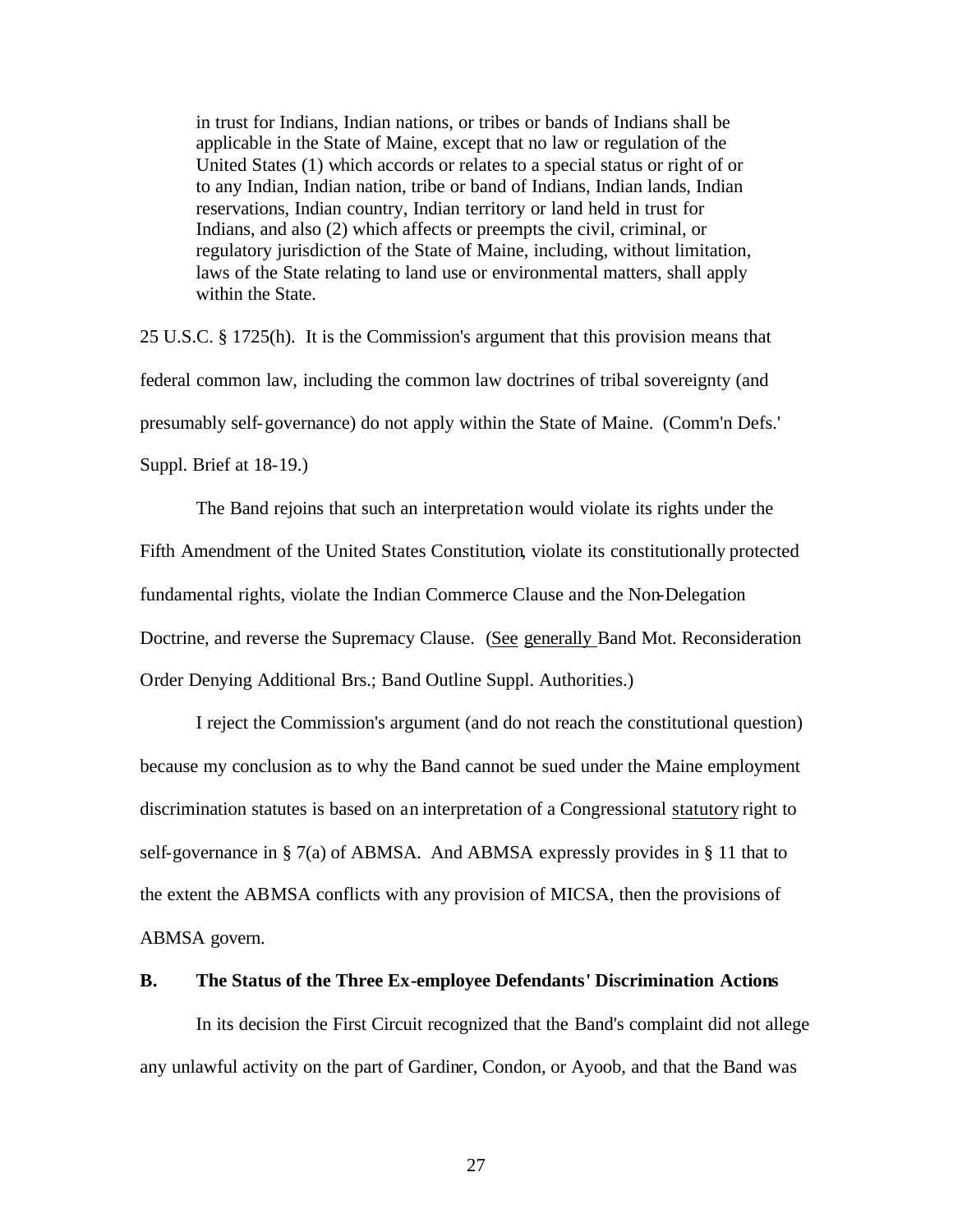not seeking relief as against them. Aroostook Band of Micmacs, 404 F.3d at 72. The Panel assumed that these ex-employee defendants were joined pursuant to Federal Rule of Civil Procedure 19(a)(2) "because they have an interest in the action and, arguably, their ability to protect that interest would be impaired without their participation." Id. at 72-73. I now dismiss the actions of the Band against these three defendants as there does not appear to be any relief requested as against them.

## *Conclusion*

Based upon the foregoing, I now direct the clerk to enter judgment for the Aroostook Band of Micmacs on Counts I and III of the complaint. I further permanently enjoin Defendant Ryan and the Commission defendants from applying the Maine Human Rights Act and the Maine Whistleblower's Protection Act against the Band because under the provisions of 25 U.S.C. § 1721 note § 7(a) the Band enjoys a statutory right of selfgovernance that prohibits the enforcement of state employment discrimination laws against the Band. In addition, I enjoin Defendant Ryan and the Commission defendants from applying Title VII, 42 U.S.C. §§ 2000e through 2000e-17 to the Band and from filing charges of discrimination against the Band with the Equal Employment Opportunity Commission. The remaining counts of the complaint and the remaining defendants are dismissed as no further relief remains to be granted.

#### *So Ordered.*

December 5, 2005.

/s/ Margaret J. Kravchuk U.S. Magistrate Judge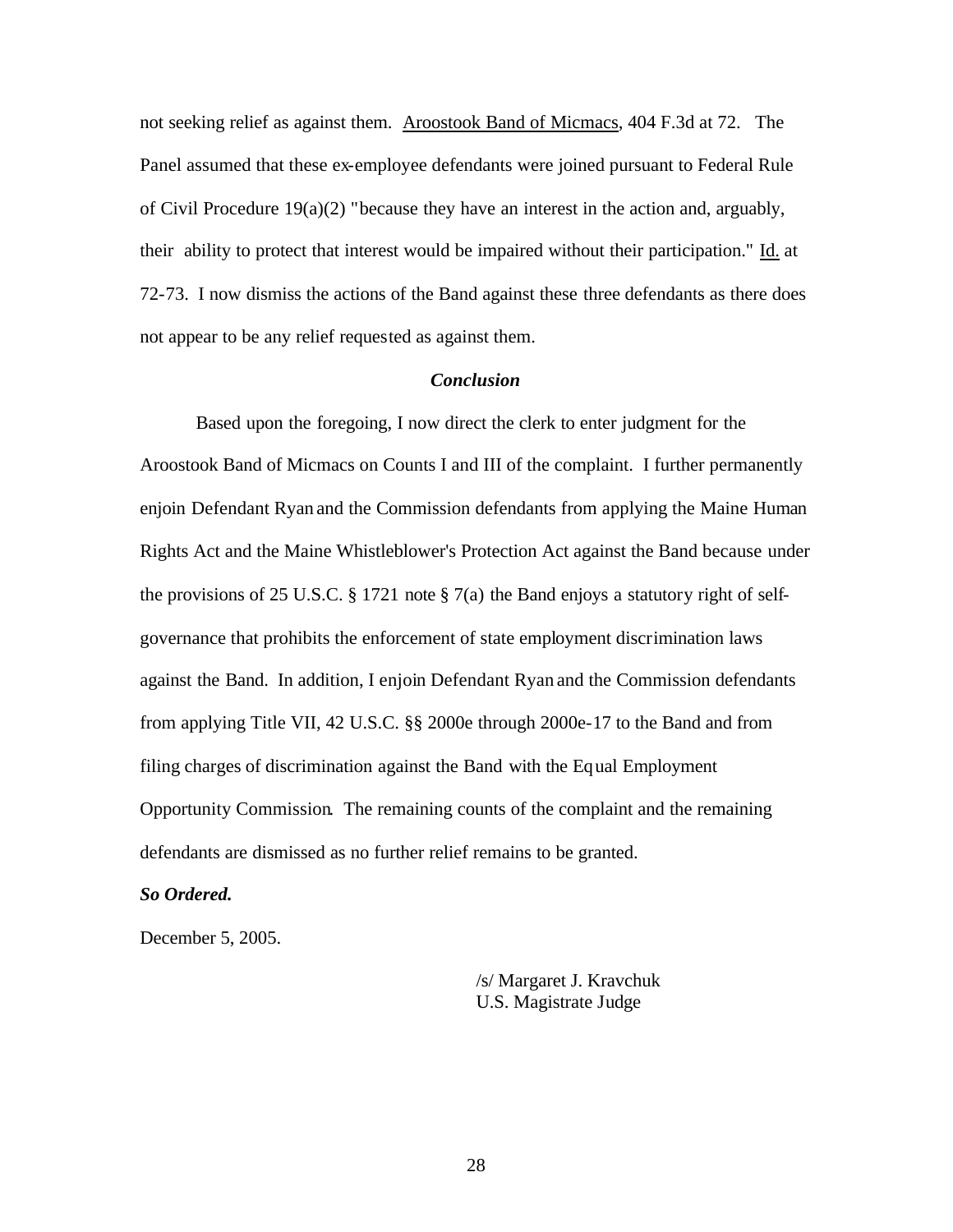## AROOSTOOK BAND OF MICMACS v. EXECUTIVE DIRECTOR, ME HUMAN RIGHTS COMMISSION et al Assigned to: MAG. JUDGE MARGARET J. KRAVCHUK Cause: 42:1983 Civil Rights Act

## Date Filed: 02/14/2003 Jury Demand: None Nature of Suit: 440 Civil Rights: **Other** Jurisdiction: Federal Question

## **Plaintiff**

## **AROOSTOOK BAND OF MICMACS**

## represented by **DOUGLAS J. LUCKERMAN**

20 OUTLOOK DRIVE LEXINGTON, MA 02421 (781) 861-6535 *LEAD ATTORNEY ATTORNEY TO BE NOTICED*

## **GREGORY P. DORR**

FARRELL, ROSENBLATT & RUSSELL P.O. BOX 738 BANGOR, ME 04402 (207) 990-3314 Email: gpd@frrlegal.com *LEAD ATTORNEY ATTORNEY TO BE NOTICED*

## **NATHANIEL M.**

**ROSENBLATT** FARRELL, ROSENBLATT & RUSSELL P.O. BOX 738 BANGOR, ME 04402 (207) 990-3314 Email: nmr@frrlegal.com *LEAD ATTORNEY ATTORNEY TO BE NOTICED*

V.

## **Defendant**

**EXECUTIVE DIRECTOR, ME HUMAN RIGHTS COMMISSION**

## represented by **PAUL STERN**

ASSISTANT ATTORNEY GENERAL STATE HOUSE STATION 6 AUGUSTA, ME 04333-0006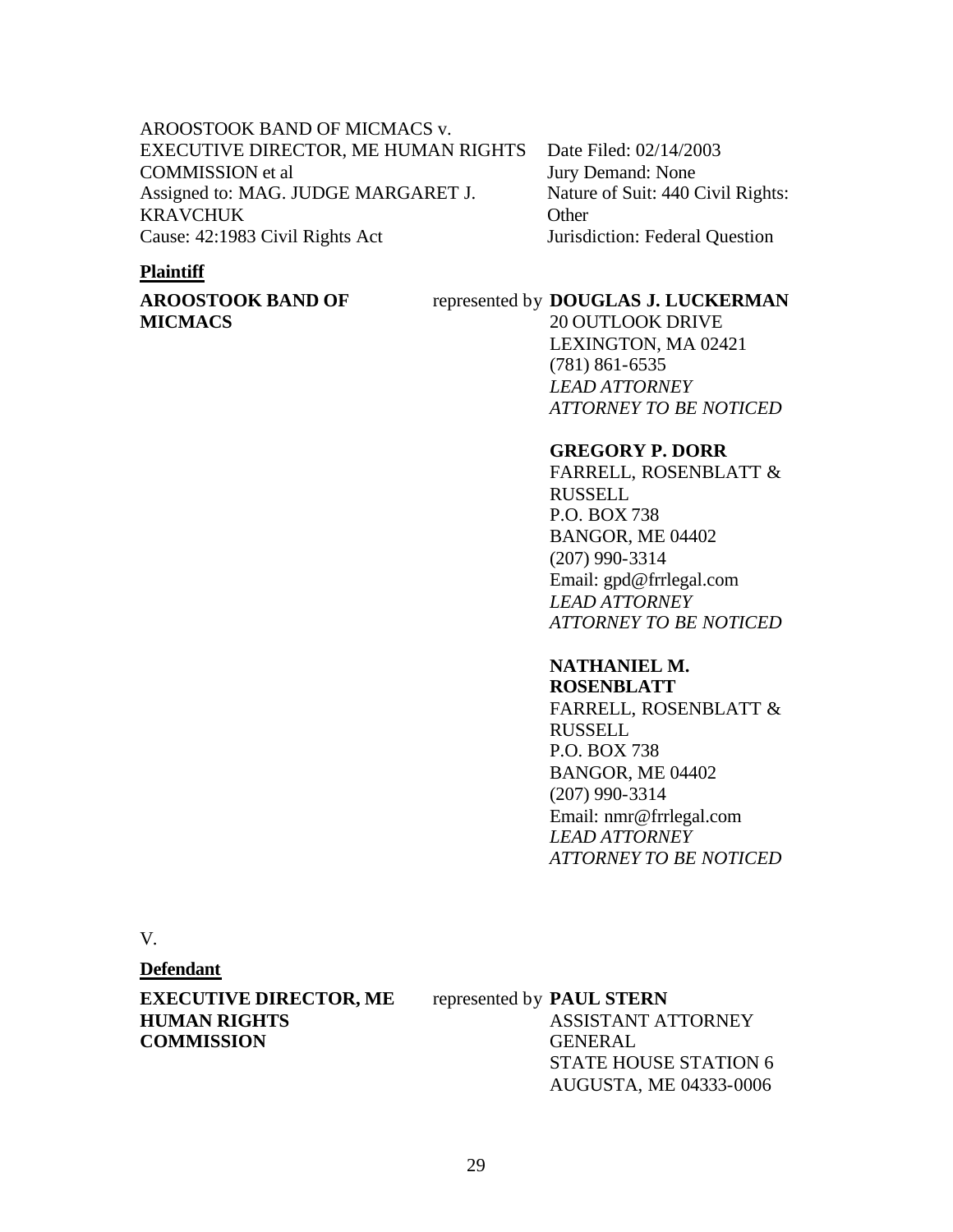626-8800 Email: paul.d.stern@maine.gov *LEAD ATTORNEY ATTORNEY TO BE NOTICED*

## **CHRISTOPHER C. TAUB**

MAINE ATTORNEY GENERAL'S OFFICE STATE HOUSE STATION 6 AUGUSTA, ME 04333 207-626-8800 Email: Christopher.C.Taub@maine.gov *ATTORNEY TO BE NOTICED*

#### **Defendant**

## **MEMBERS, ME HUMAN RIGHTS COMMISSION**

#### represented by **PAUL STERN**

(See above for address) *LEAD ATTORNEY ATTORNEY TO BE NOTICED*

## **CHRISTOPHER C. TAUB**

(See above for address) *ATTORNEY TO BE NOTICED*

### **Defendant**

#### **LISA GARDINER** represented by **DAVID G. WEBBERT**

JOHNSON & WEBBERT, LLP 160 CAPITOL STREET PO BOX 79 AUGUSTA, ME 04332 207/623-5110 Email: dwebbert@johnsonwebbert.com *LEAD ATTORNEY ATTORNEY TO BE NOTICED*

## **MATTHEW SHERBURNE**

**KEEGAN** JOHNSON & WEBBERT, LLP 160 CAPITOL STREET PO BOX 79 AUGUSTA, ME 04332 207/623-5110